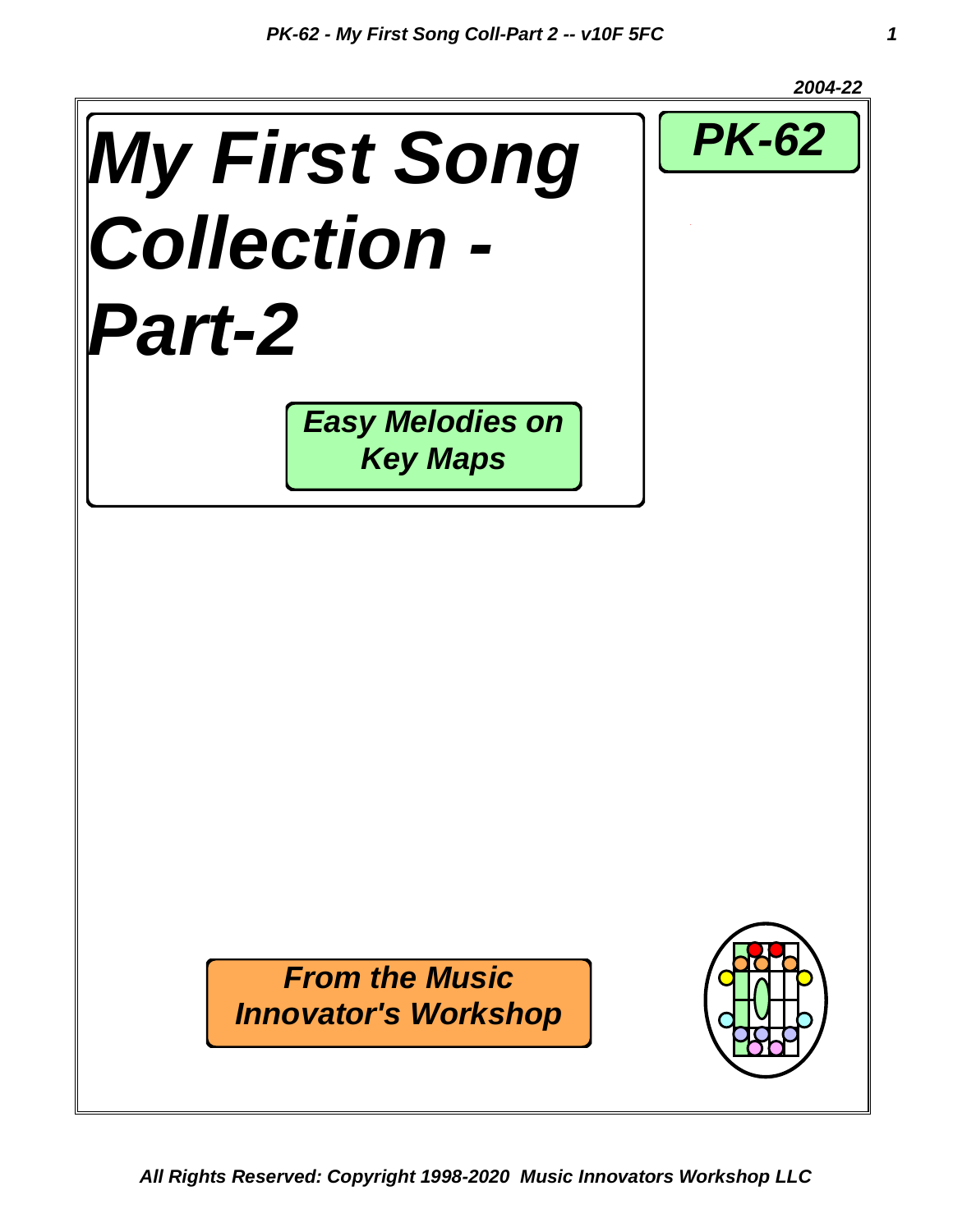### *Contents*

|                                      | Page |
|--------------------------------------|------|
| <b>REVIEW</b>                        | 3    |
| <b>Twinkle, Twinkle, Little Star</b> | 4    |
| Beethoven - Ode to Joy (in 4 Keys)   | 6    |
| <b>Mistress Mary, Quite Contrary</b> | 10   |
| <b>Brother John</b>                  | 12   |
| <b>Lightly Row</b>                   | 14   |
| Baa, Baa, Black Sheep                | 16   |
| <b>Michael, Row the Boat Ashore</b>  | 18   |
| <i><b>Muffin Man</b></i>             | 20   |
| The Farmer in the Dell               | 22   |
| <b>Pussy Cat, Pussy Cat</b>          | 24   |
| <b>The Mulberry Bush</b>             | 26   |
| Kum Ba Yah                           | 28   |
| <b>Old King Cole</b>                 | 30   |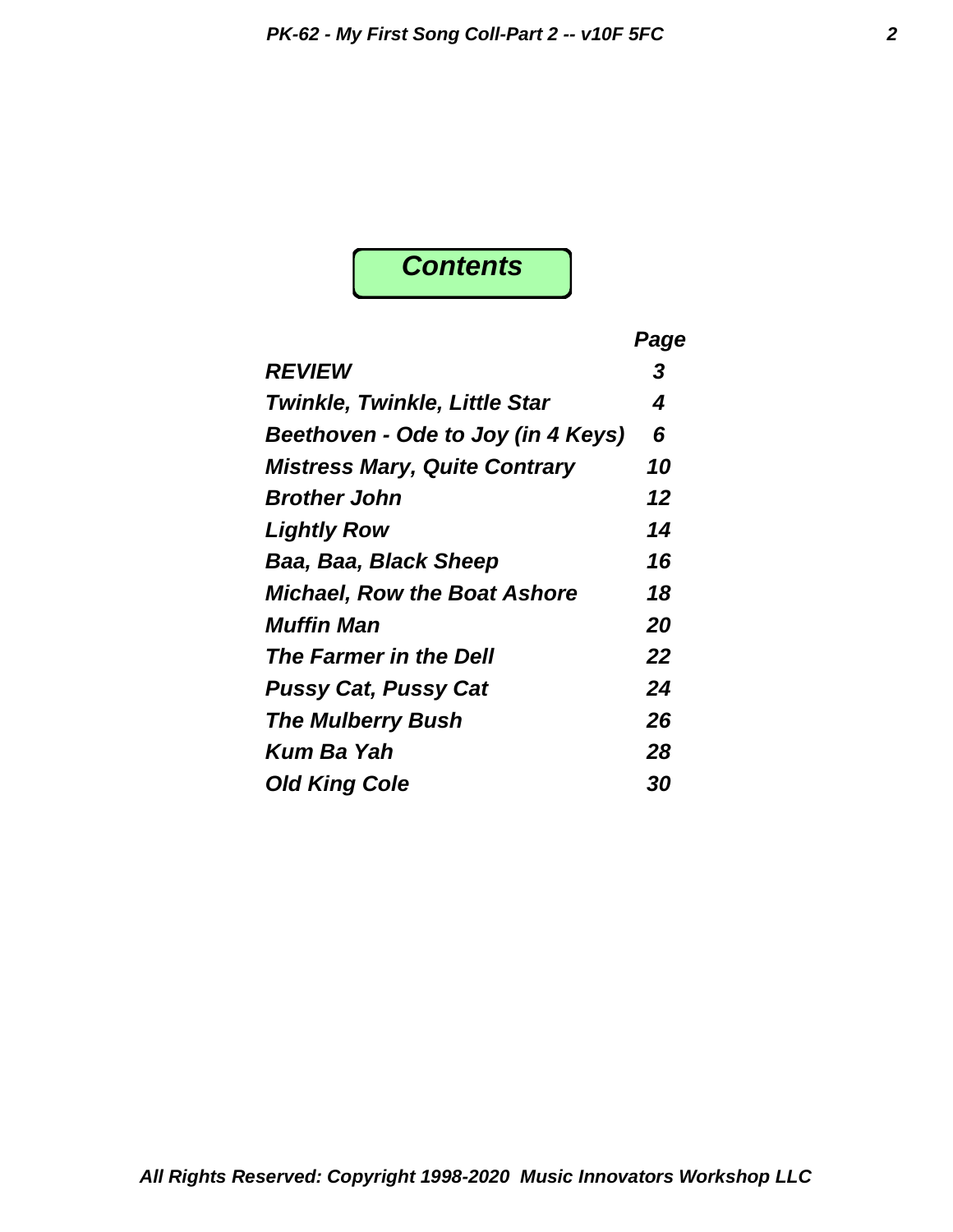#### *Review of the 10F and 5FC Versions*

*About the 10 Finger Versions - (10F) - This version of our key maps was developed to help beginning students focus on 5-finger positions. This special version has the hands placed at the very middle of the piano keyboard, with the thumbs on E and F and the other fingers extended over the adjacent white keys. With this position students can play entire songs and exercises while learning to keep the hands in place. The 10F position is designed to help beginners learn to remain in fixed 5-finger positions, to gain the great benefits offered by these positions. Of course, as soon as habit of remaining in place has developed, the student will learn to use the 5-finger positions in other locations, and continue from there to include them in their playing wherever they are warranted.*

*About the 5-Finger Colored Versions - (5FC) - This version of our key maps is an extension of the 10F position described above (which is simply a 5-finger position in each hand with the hands adjacent to each other.) The 5FC version focuses on the series of 5 finger positions that occur when playing a melody. As a student's ability to play melodies progresses, the hands will constantly move to new locations and these locations will frequently be played with a series of 5-finger positions - with a few gaps between the positions. The note coloring of the 5FC versions signals in advance, when to move the hand and when to remain in position. WHEN THE COLOR CHANGES, YOU MOVE YOUR HAND TO A NEW LOCATION. YOUR HAND REMAINS IN PLACE UNTIL THE COLOR CHANGES. Yellow notes are NOT part of a 5-finger group.*

*About the Vocalized Rhythm Labels - The vocalized rhythm labels appear at the left side of the first version of each of the songs in this unit. (Basic Instruction on how to read and play the rhythm on key maps can be found in Unit PK-35 of our Basic Keyboard Skills instructional series.) Following is a key to the meanings of the labels for vocalizing the rhythm labels shown in the following songs.*

> *BEAT - (all caps) Note is played on the first beat of a measure, Beat - The note (not the first beat of a measure) is played on a beat. Stay - Beat occurs while finger stays on a key. & - Half-beat note - played at the middle of a beat. a - (pronounced "uh") - Note is shorter than a half-beat. .*

*These labels are designed to help students learn to play the rhythm by saying aloud the sounds of the rhythm implied by rhymically pronouncing the labels.*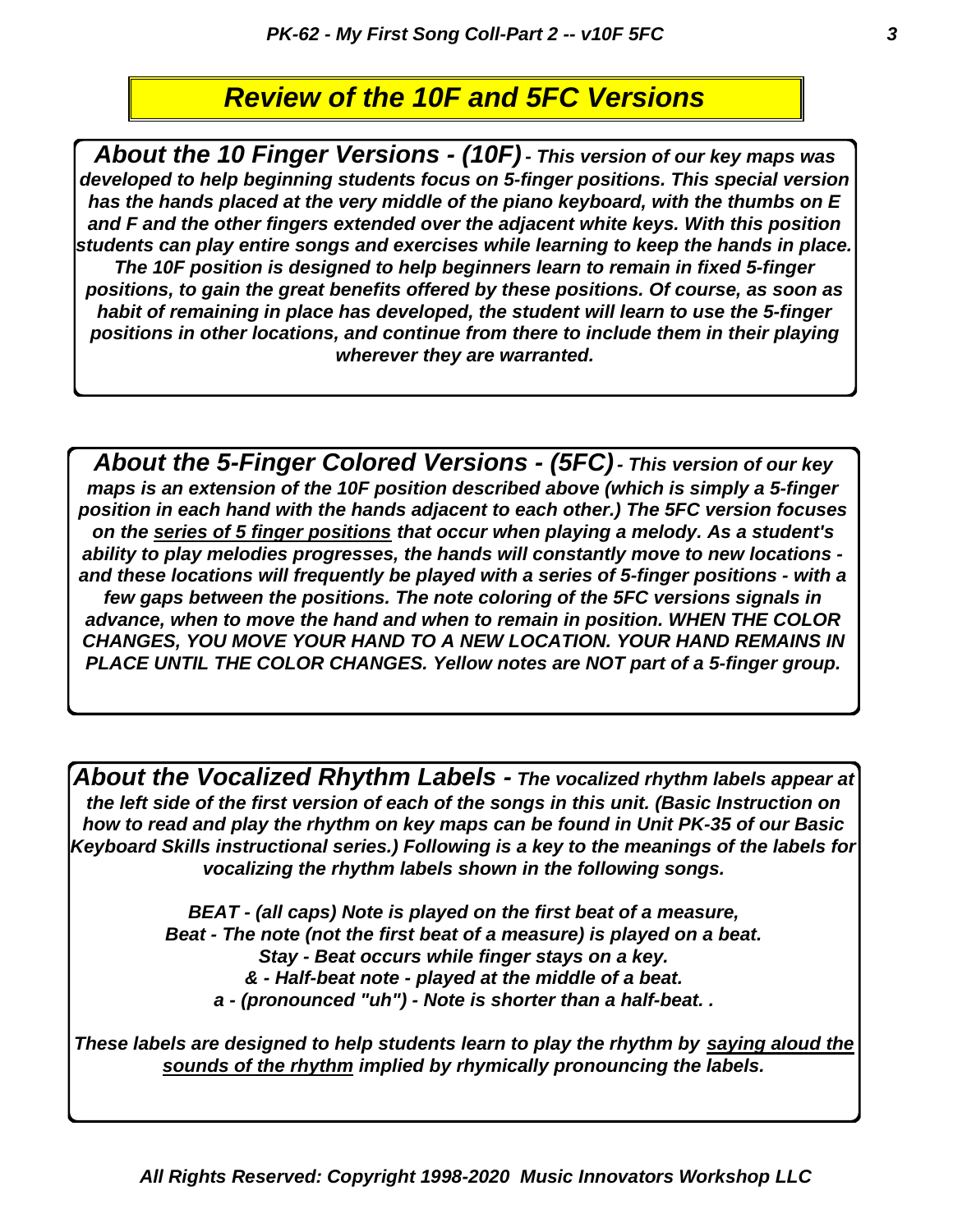*This song is arranged so that you can play it with your hands remaining in a single 2-handed location with your thumbs on E and F. We call this the 10-finger position. The finger numbers located next to the notes show where your fingers should already be if your hands are placed correctly in the 10-finger position.*

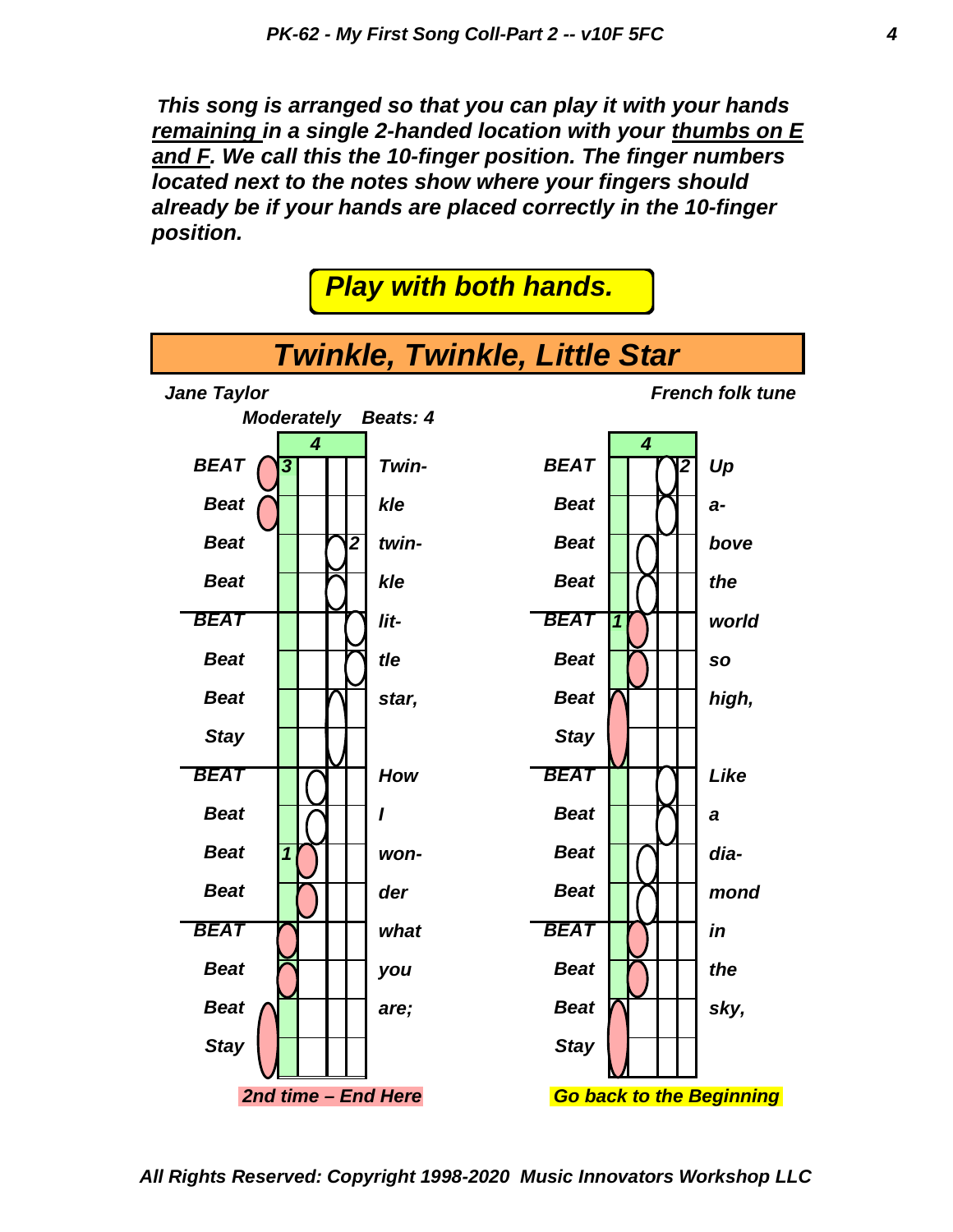*Hand Locations and Colored Notes - version 5FC - As you follow the fingering, you will notice that it will be necessary frequently to move your hand to a new location. You will also notice that the hand often stays in a single location as you play in the 5-finger position. The note coloring in this unit shows you when to move your hand and when to stay in a single location. WHEN THE COLOR CHANGES, YOU MOVE YOUR HAND TO A NEW LOCATION. YOUR HAND REMAINS IN PLACE UNTIL THE COLOR CHANGES (to white or gray). Yellow notes are NOT part of a 5-finger group.*



*All Rights Reserved: Copyright 1998-2020 Music Innovators Workshop LLC*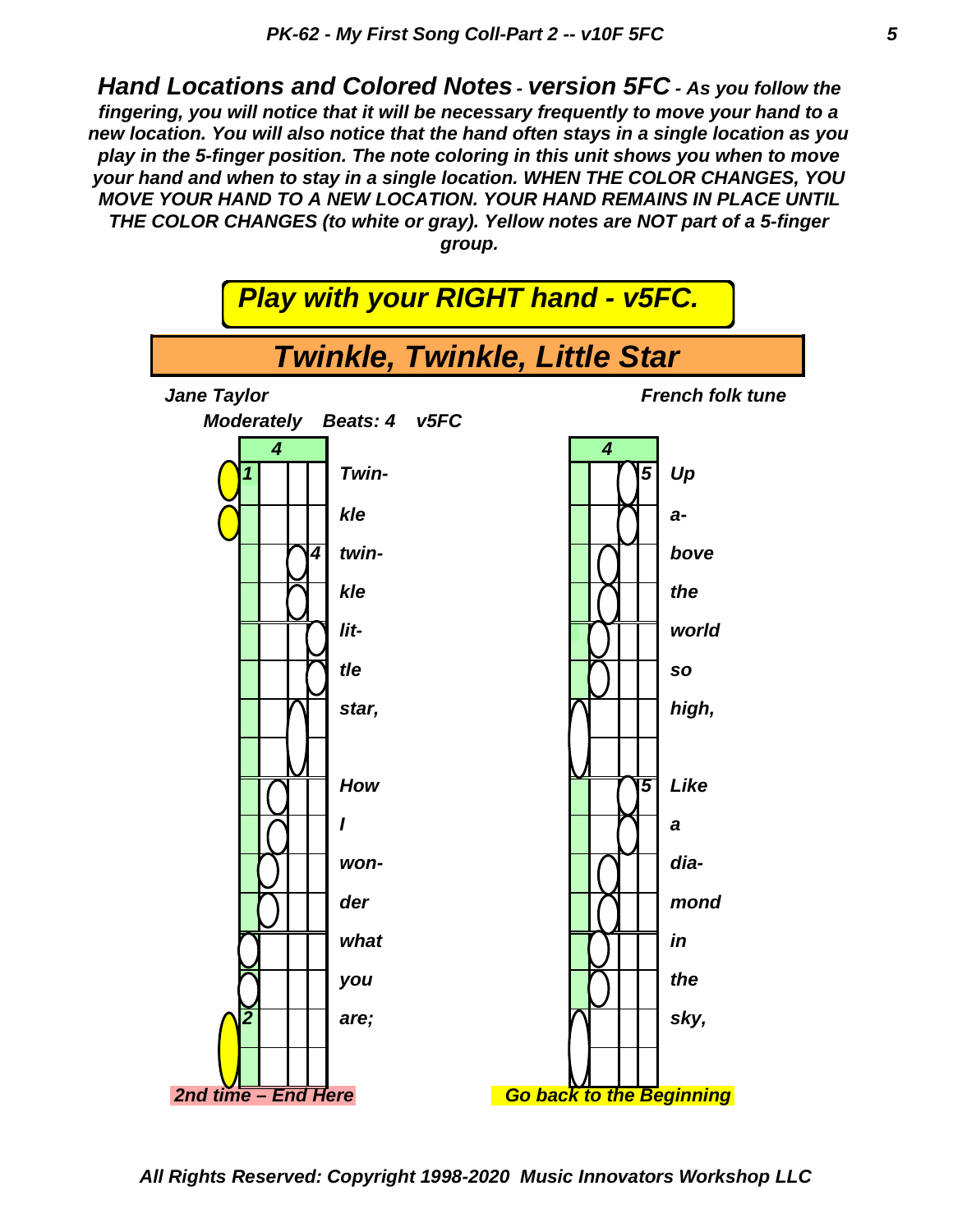*You will find Beethoven's famous Ode to Joy melody from his 9th Symphony on this and the following 3 pages. Each of these 4 pages contains the same melody, but the first 3 are in different keys: key of C, key of Db, and key of D. The fourth melody is set up for playing with a single hand, whereas the first 3 are set up to be played by both hands. These melodies will demonstrate for you a few of the many different ways that the same melody can be arranged for playing.*

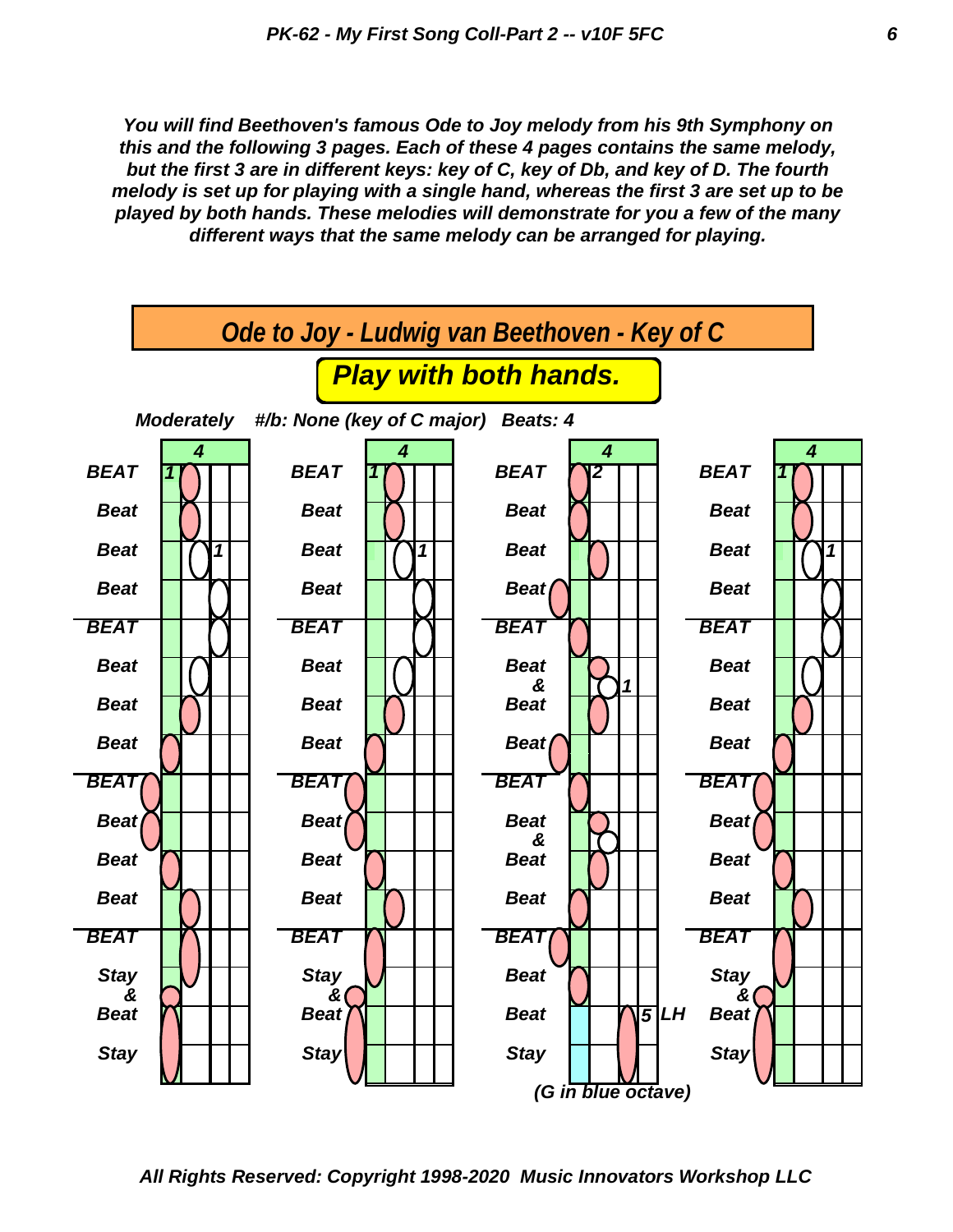*Be aware that when you see black keys in a piece, some of your fingers won't be placed on the white keys but will need to remain placed on the black keys used in the song.*



*All Rights Reserved: Copyright 1998-2020 Music Innovators Workshop LLC*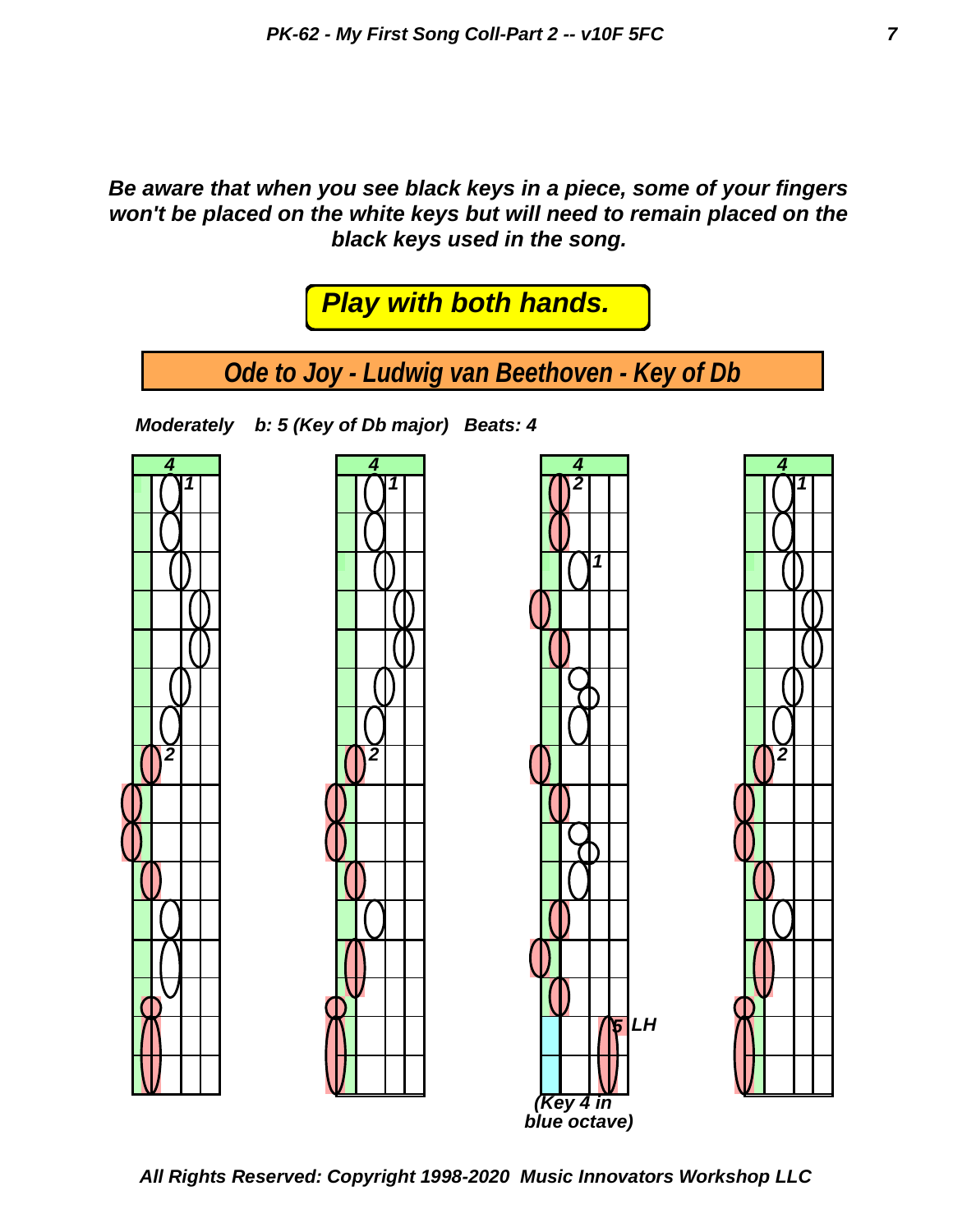#### *Play with both hands.*

*Ode to Joy - Ludwig van Beethoven - Key of D*

*Moderately #: 2 (key of D major) Beats: 4* 







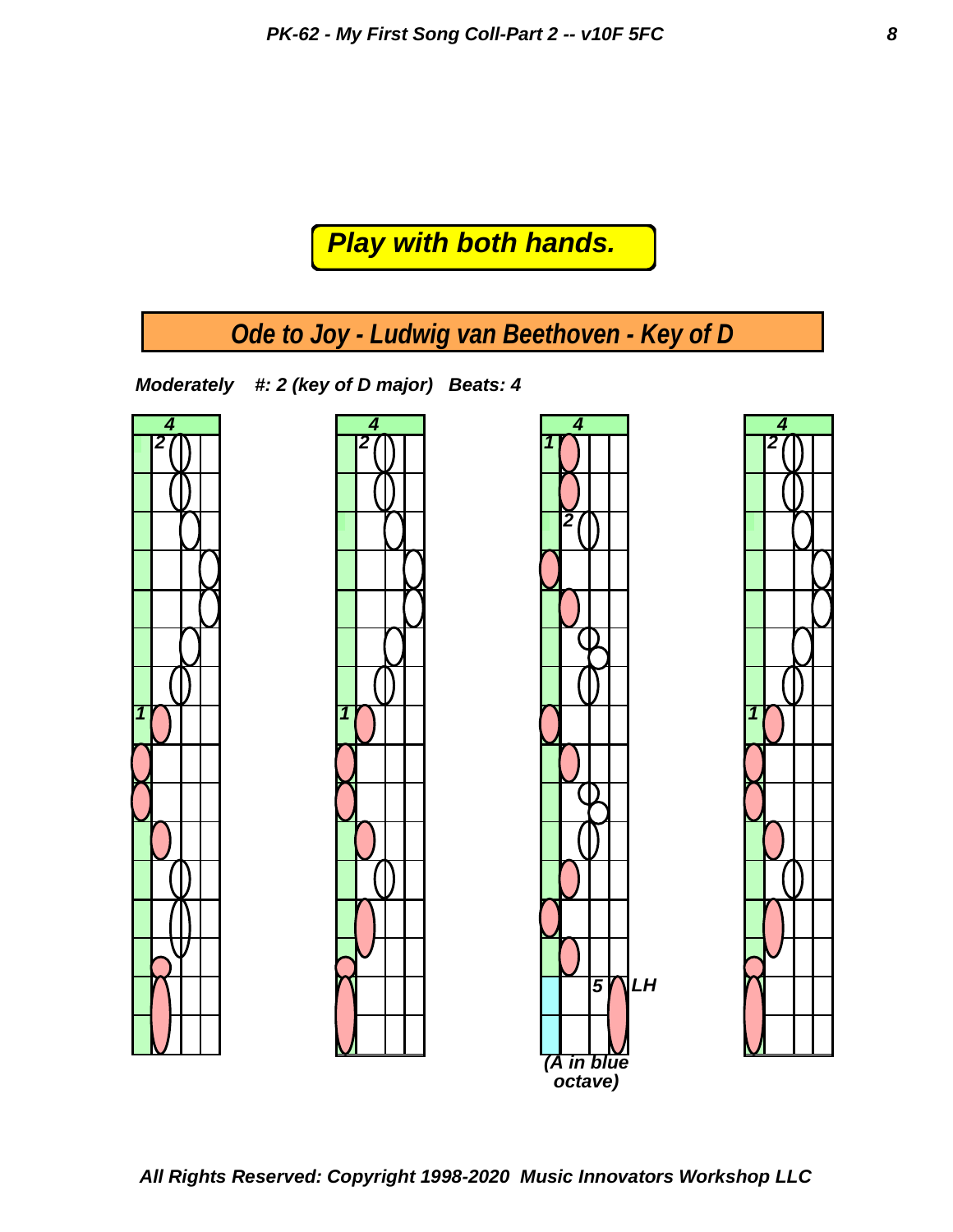### *Play with either hand.*

*Ode to Joy - Ludwig van Beethoven - Key of D - Either Hand*

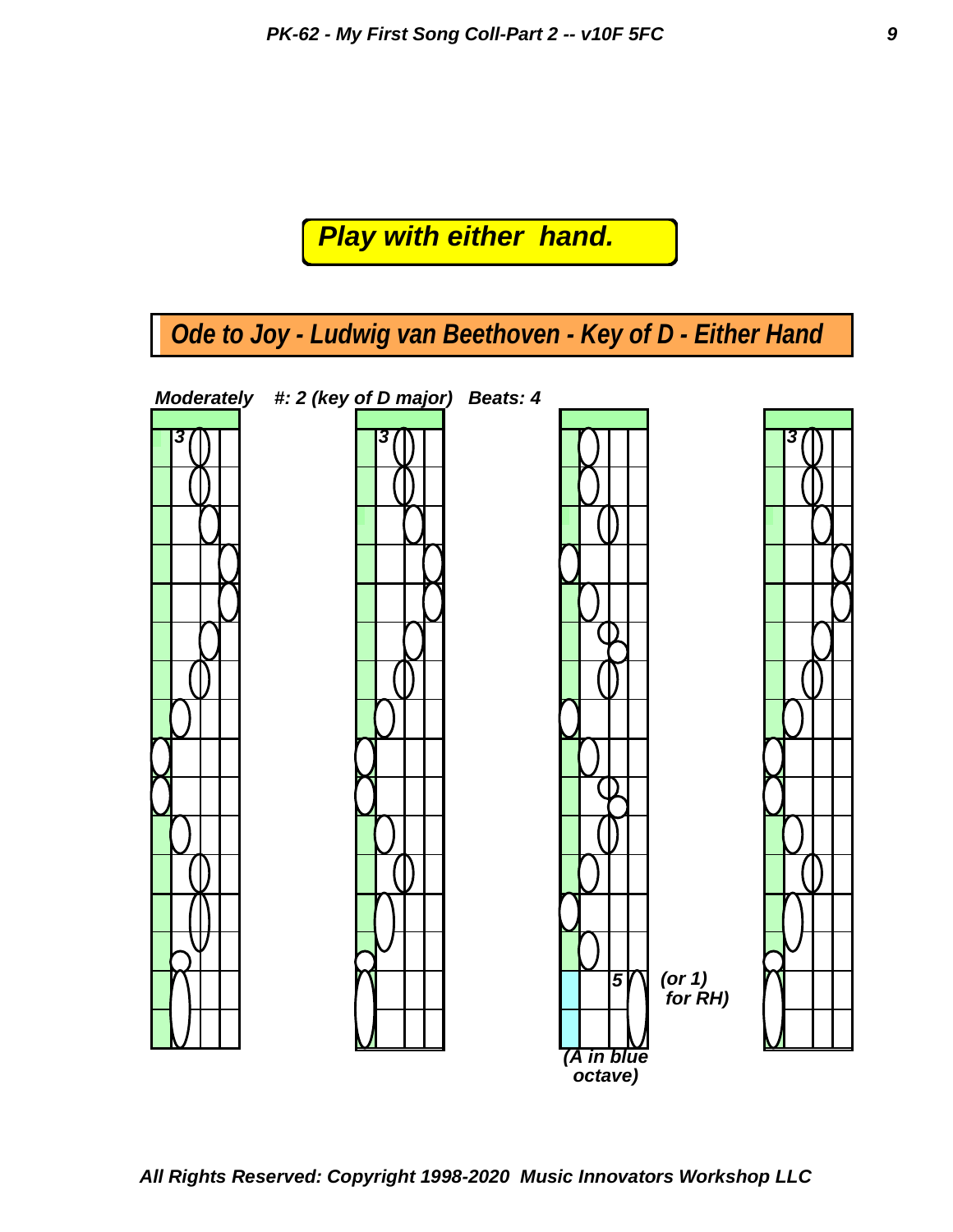

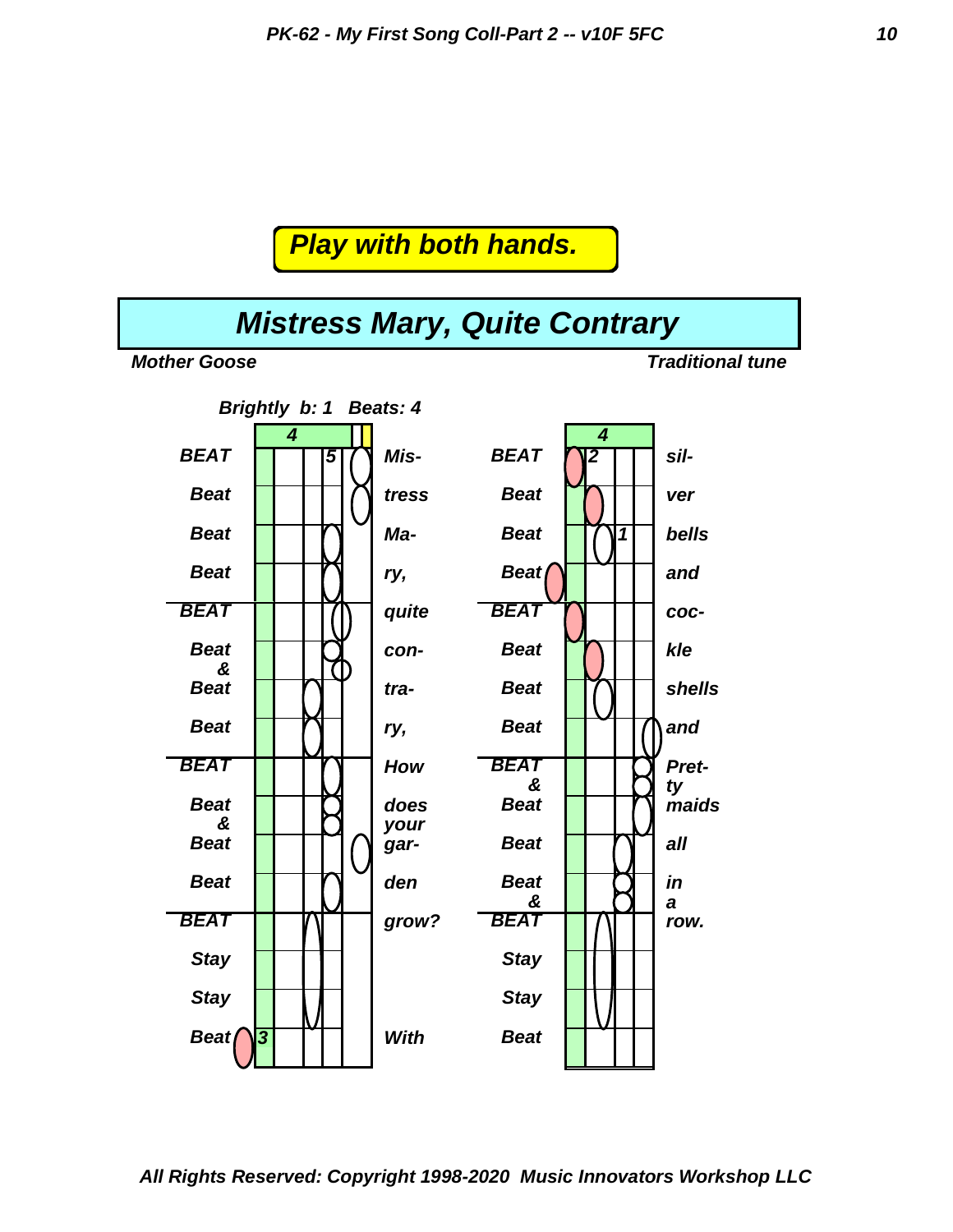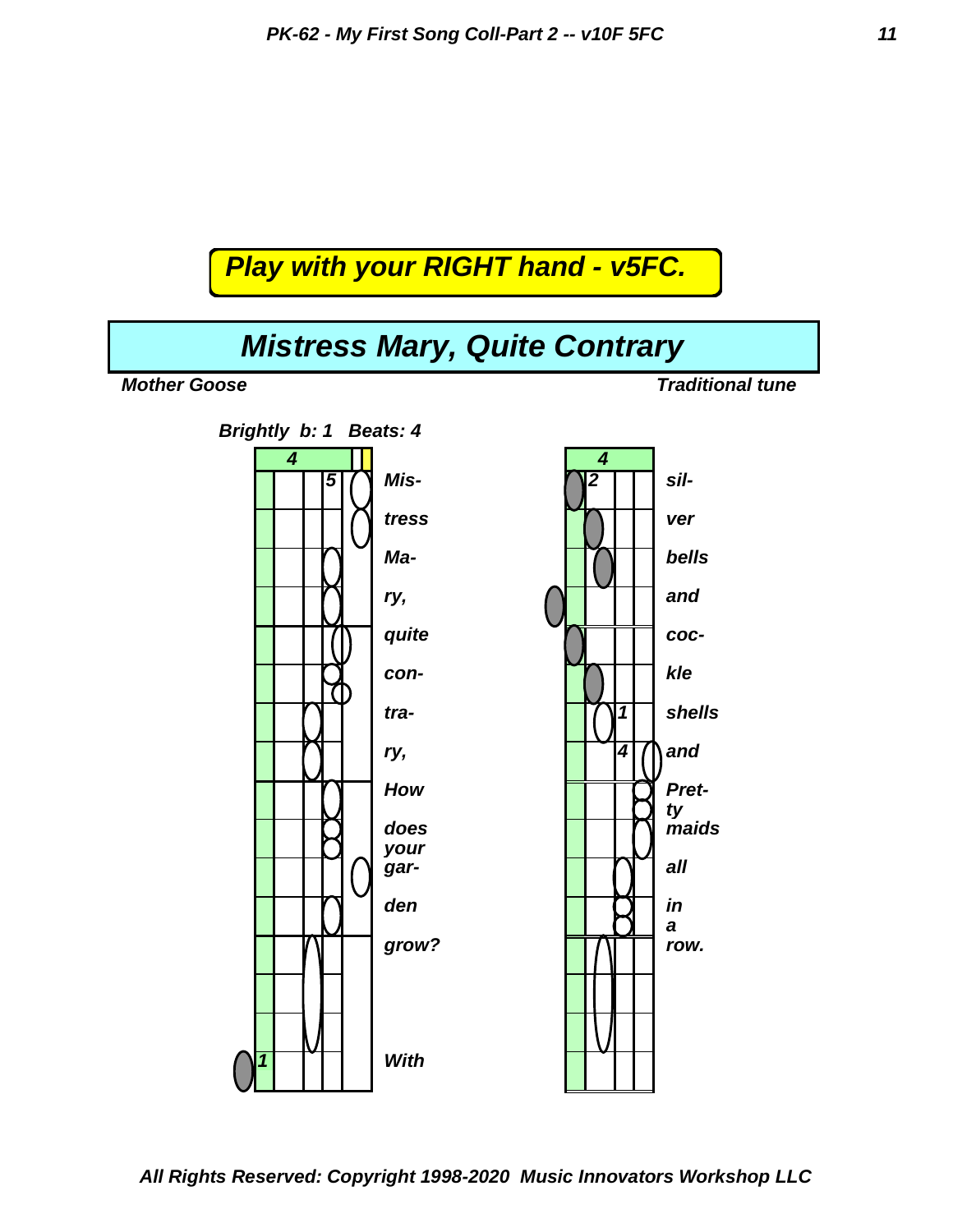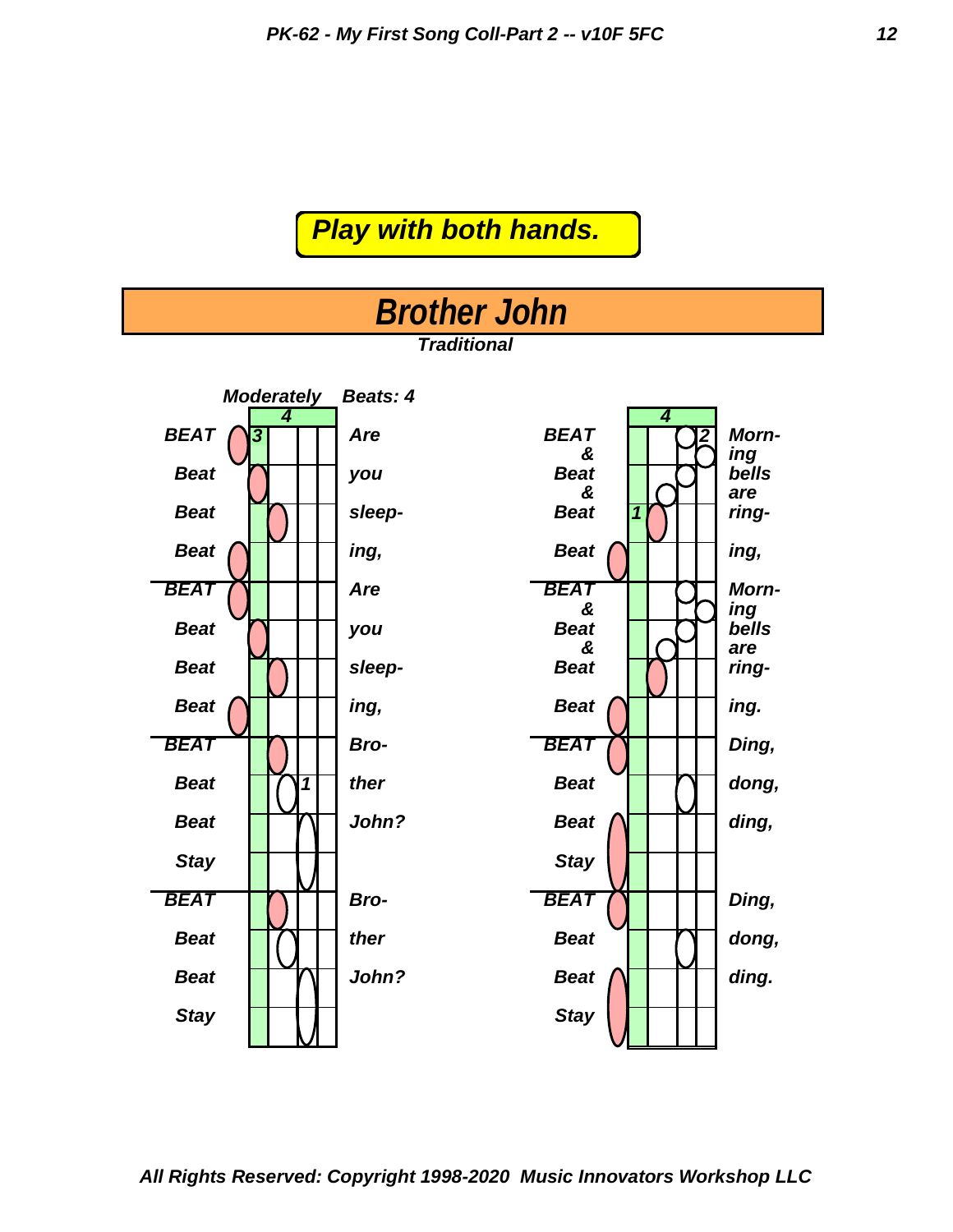

*All Rights Reserved: Copyright 1998-2020 Music Innovators Workshop LLC*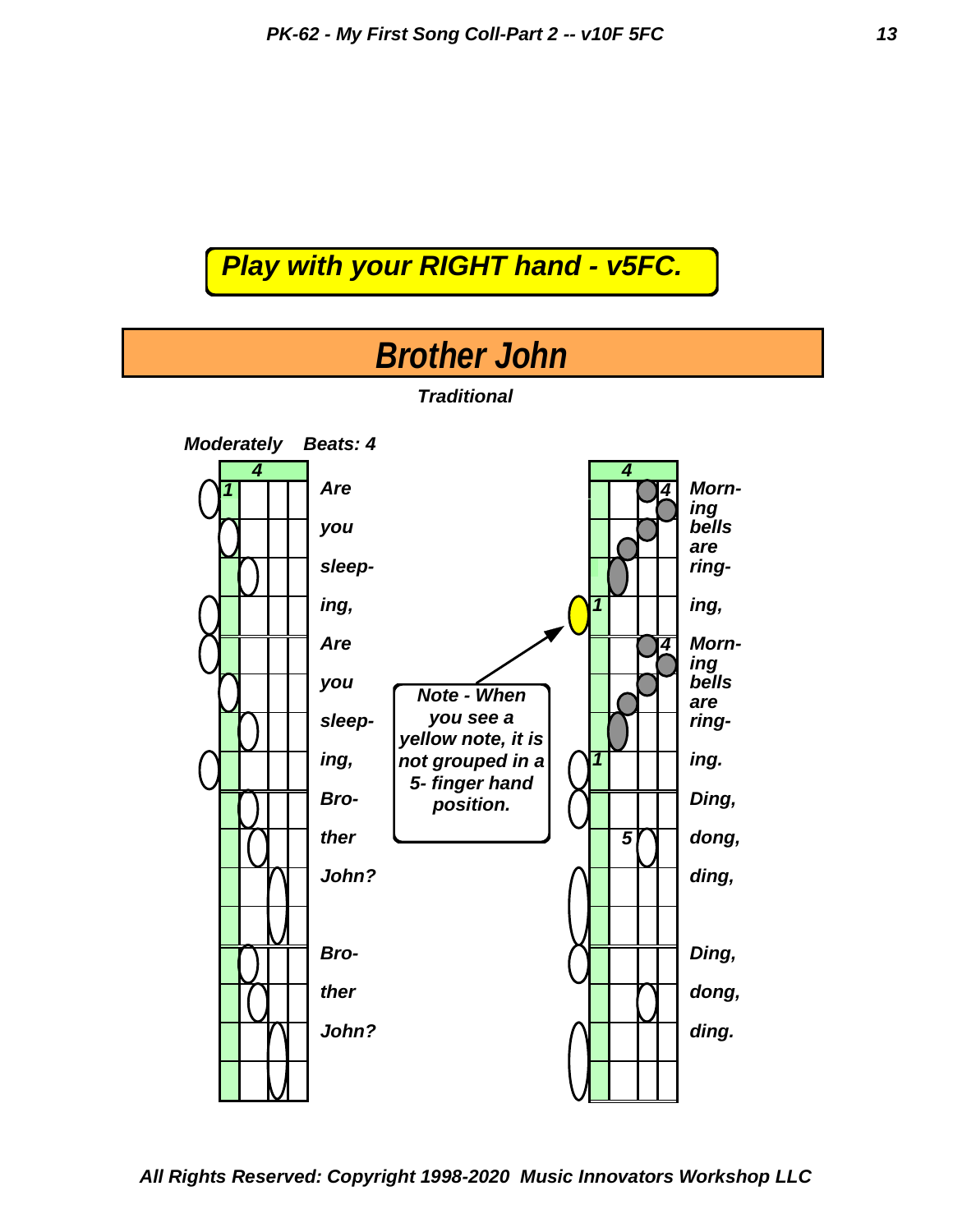*Note - This is one of the very few songs that can be played with only 5 notes. You can play it with either hand without moving the fingers to the right or left.*

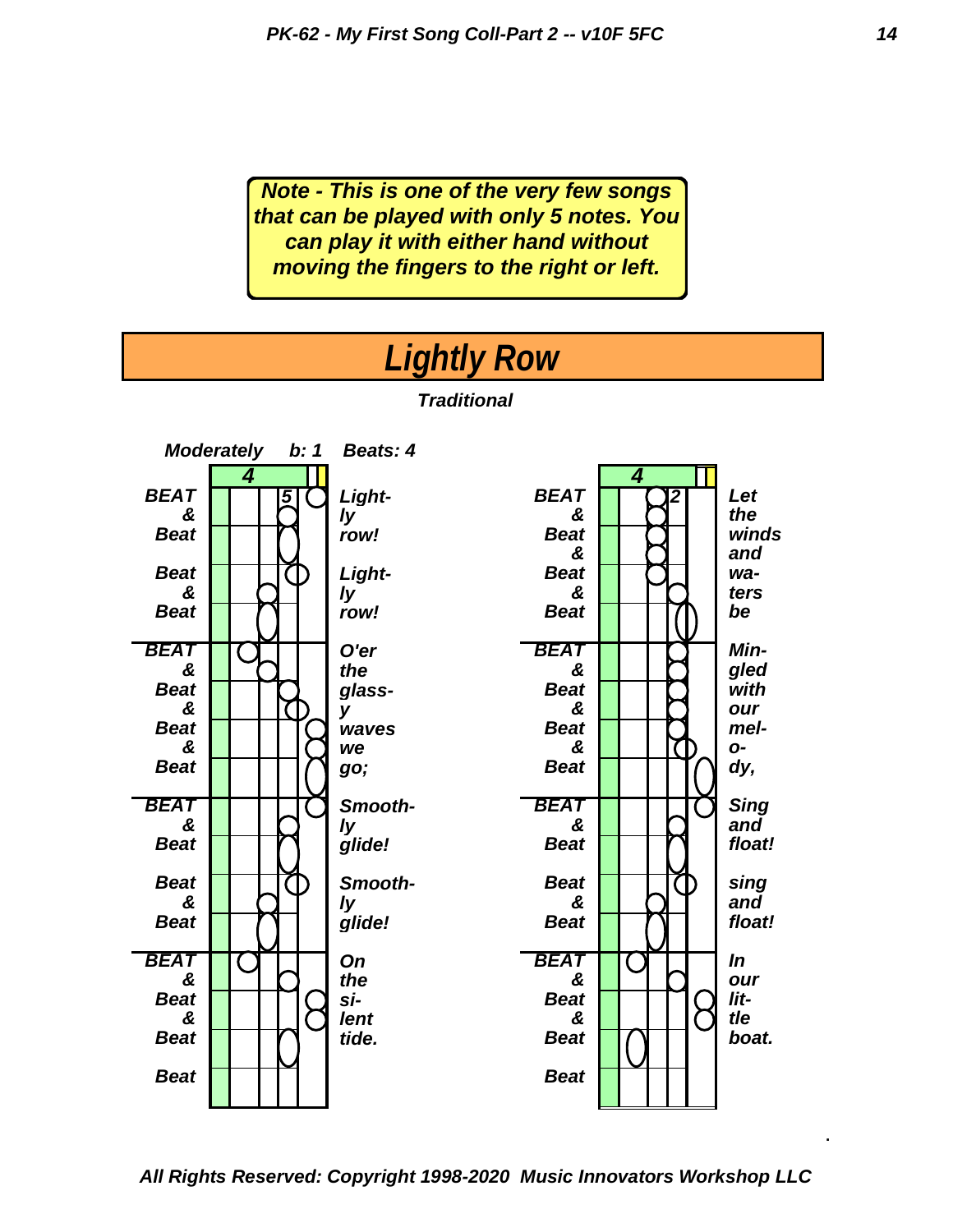*Note - This is one of the very few songs that can be played with only 5 notes. You can play it with either hand without moving the fingers to the right or left.*



#### *All Rights Reserved: Copyright 1998-2020 Music Innovators Workshop LLC*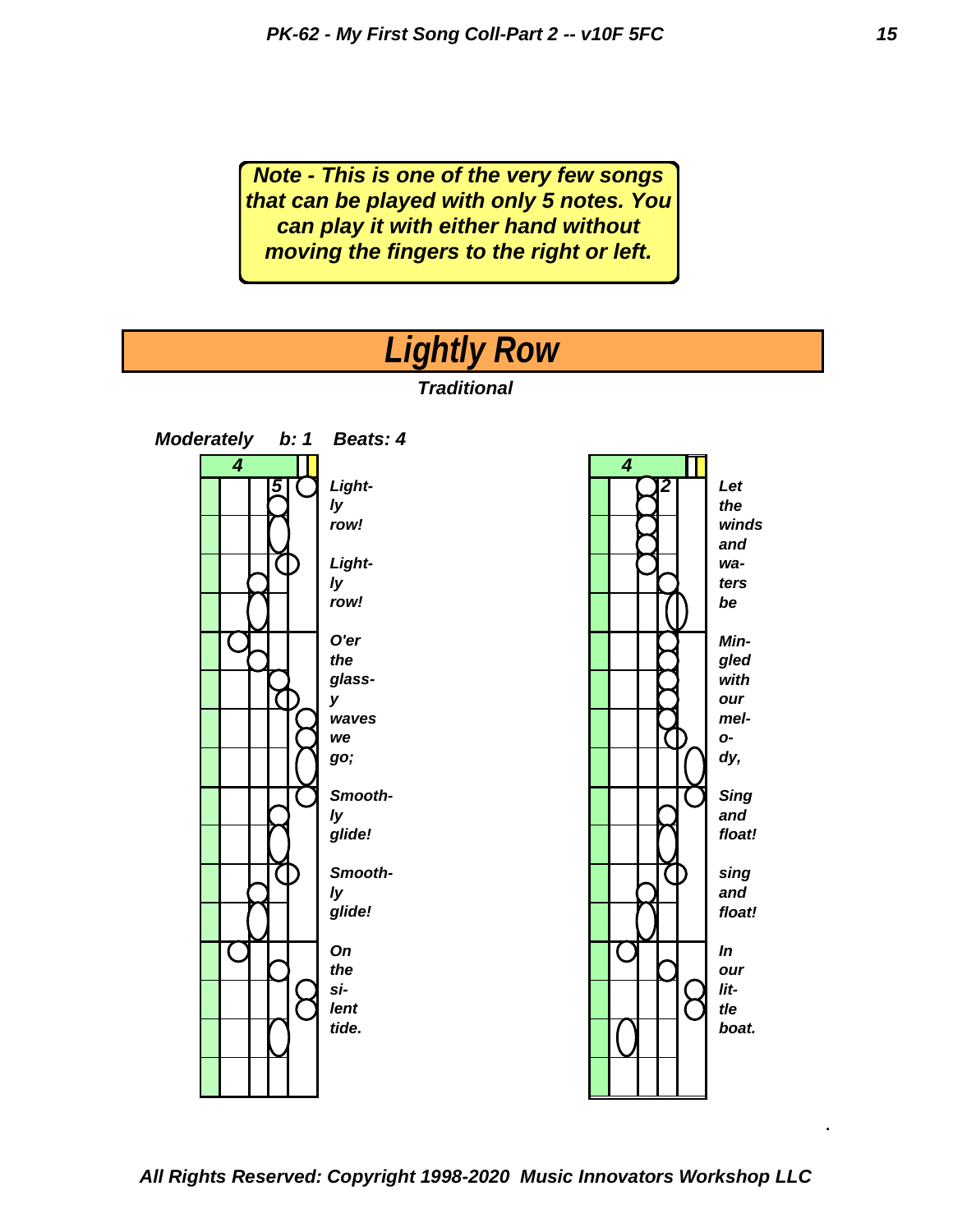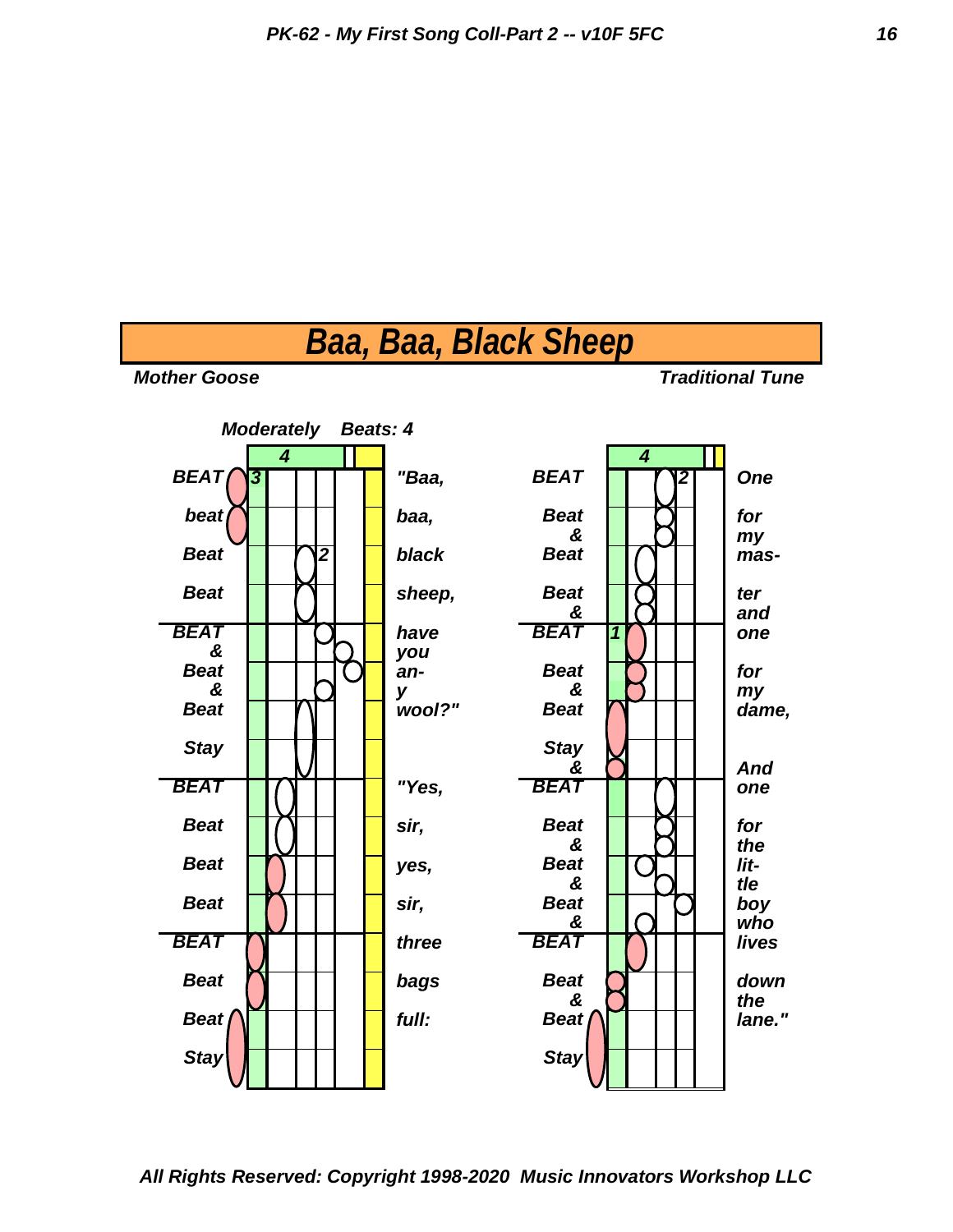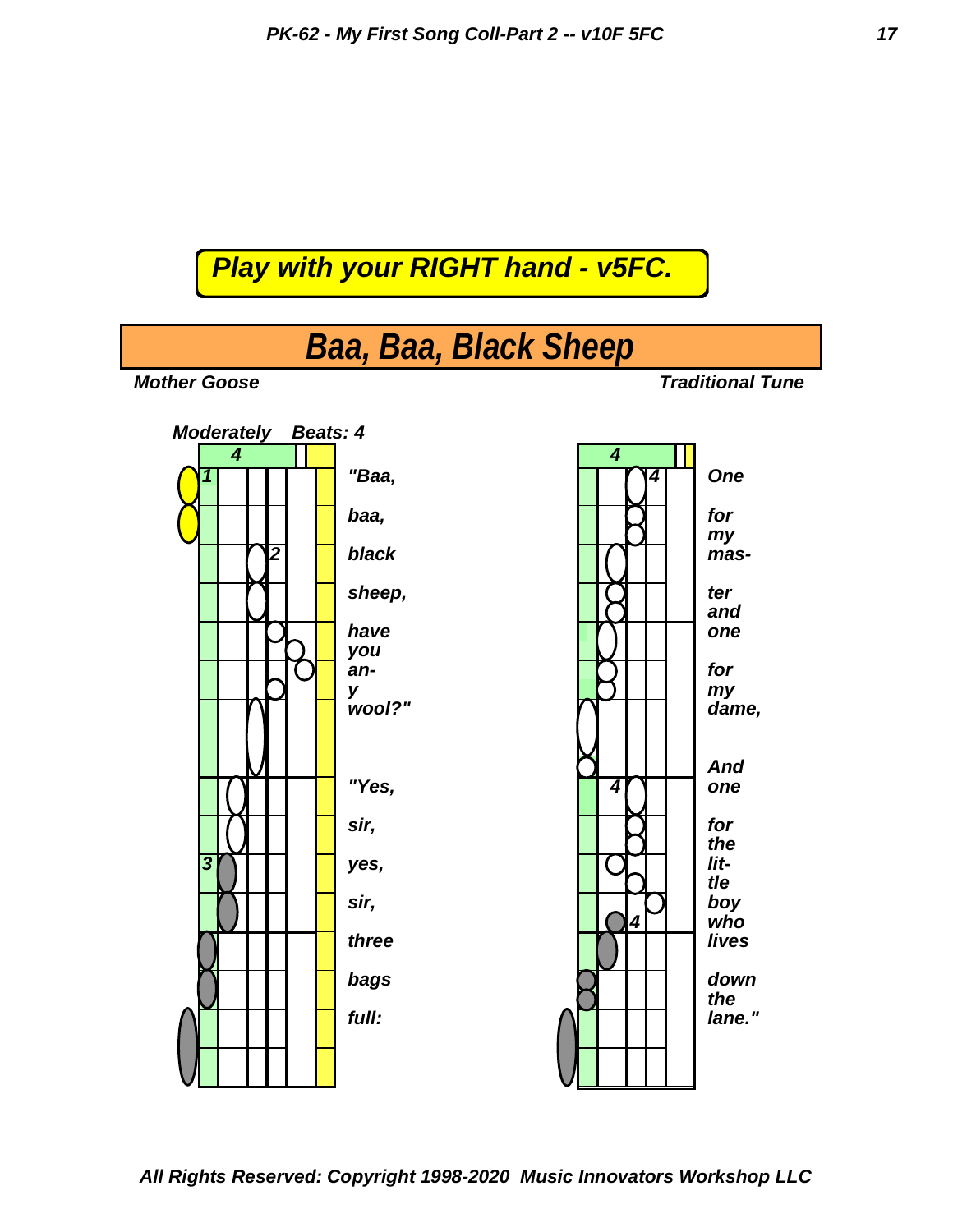



*Traditional*

*All Rights Reserved: Copyright 1998-2020 Music Innovators Workshop LLC*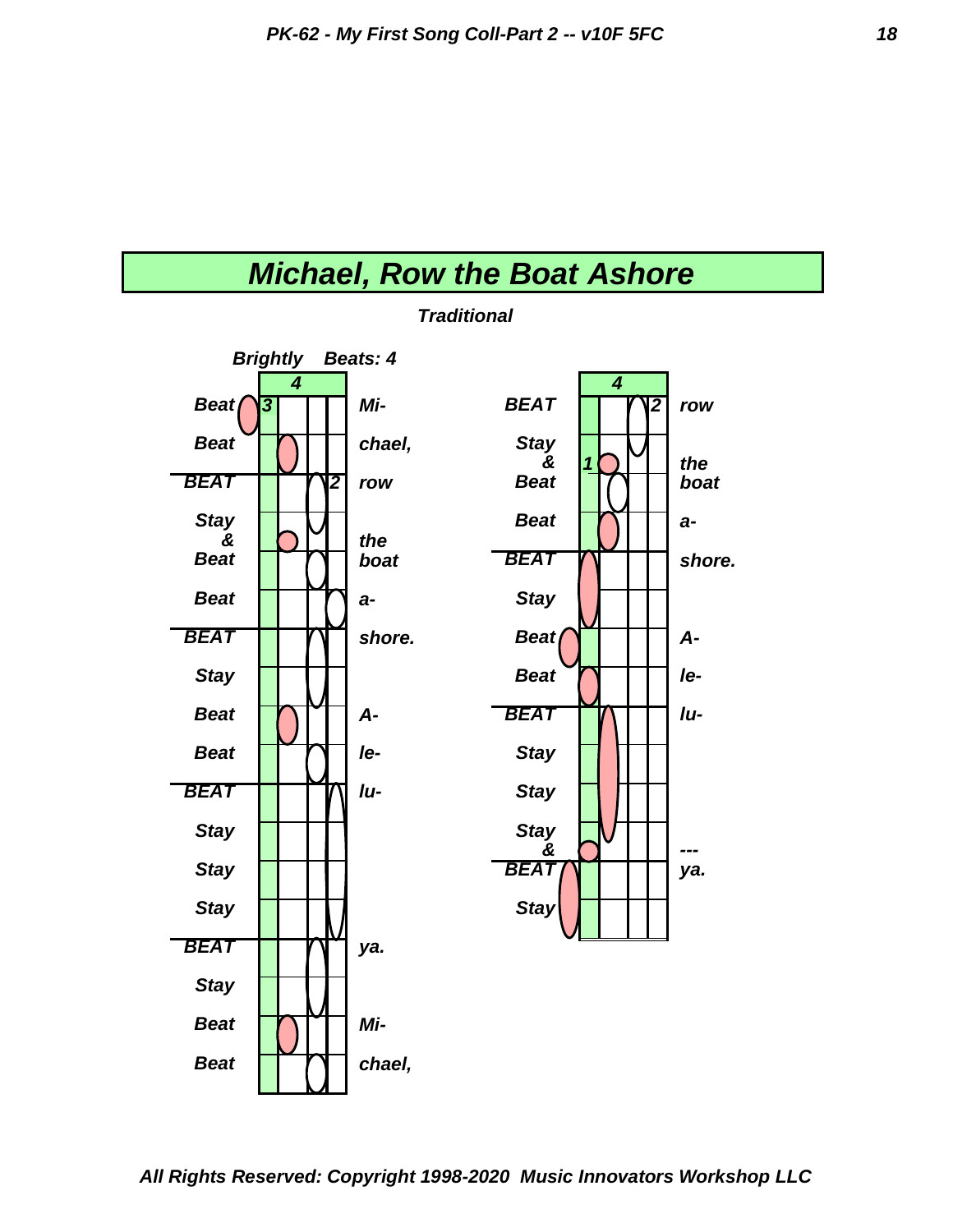### *Michael, Row the Boat Ashore*



*Traditional*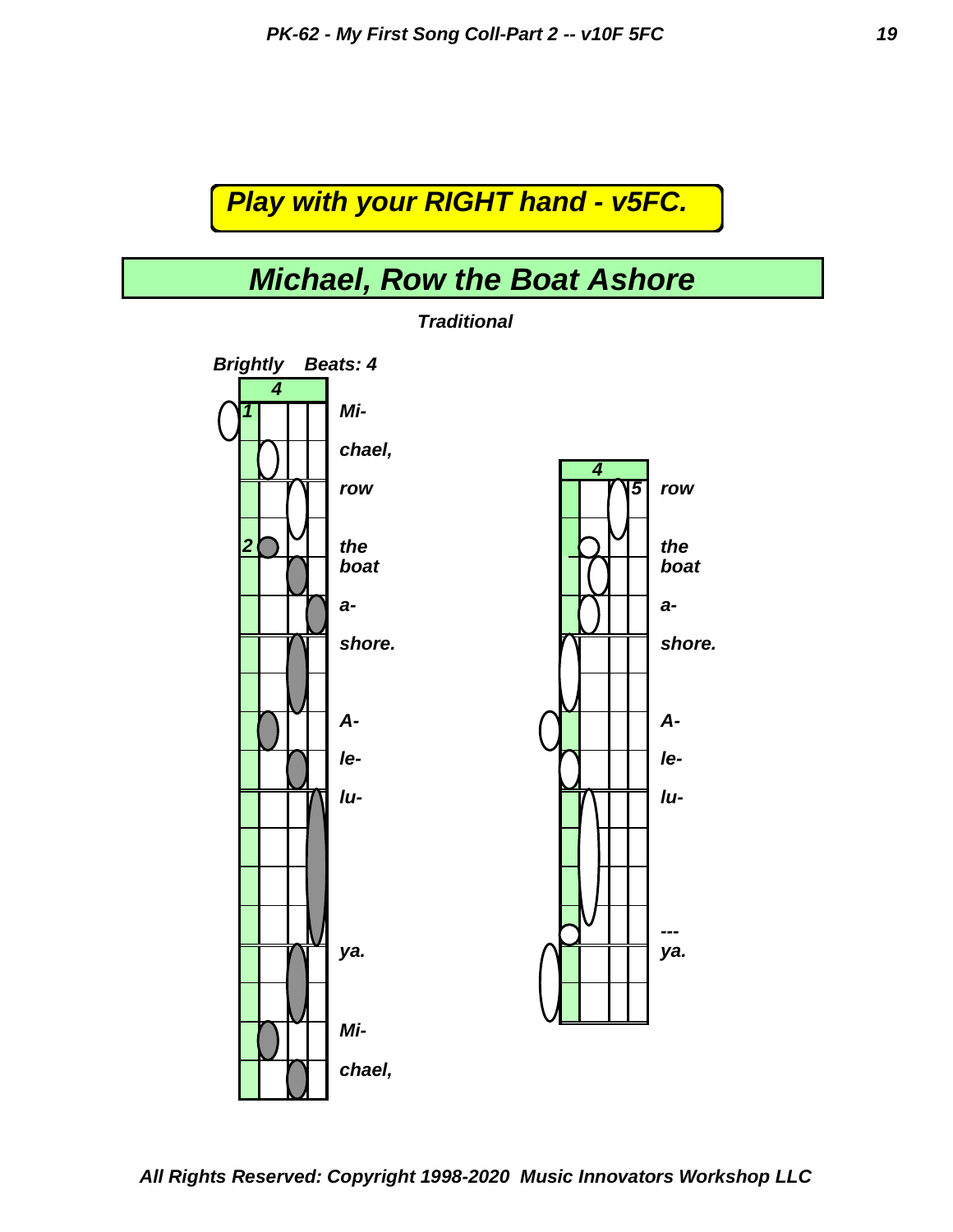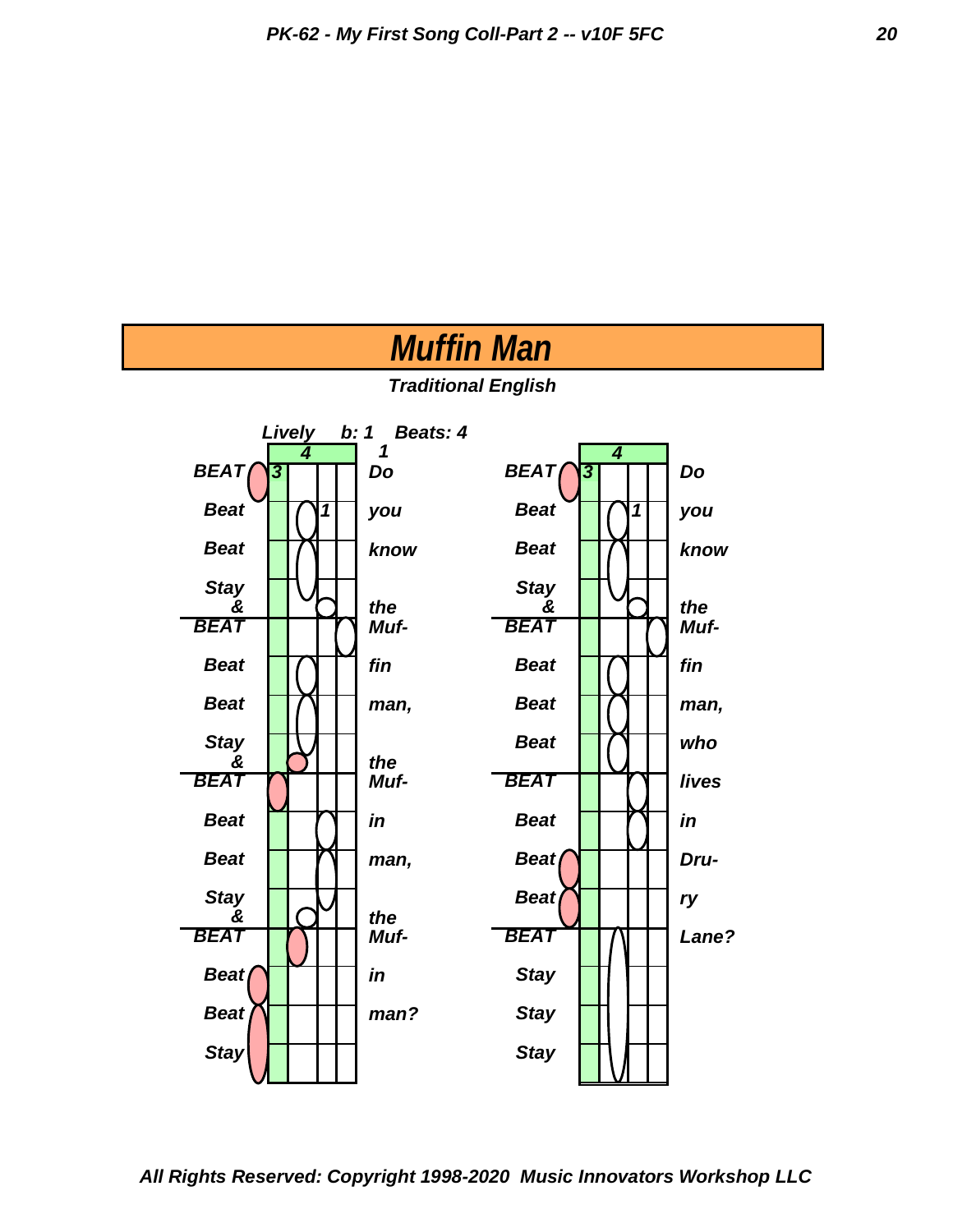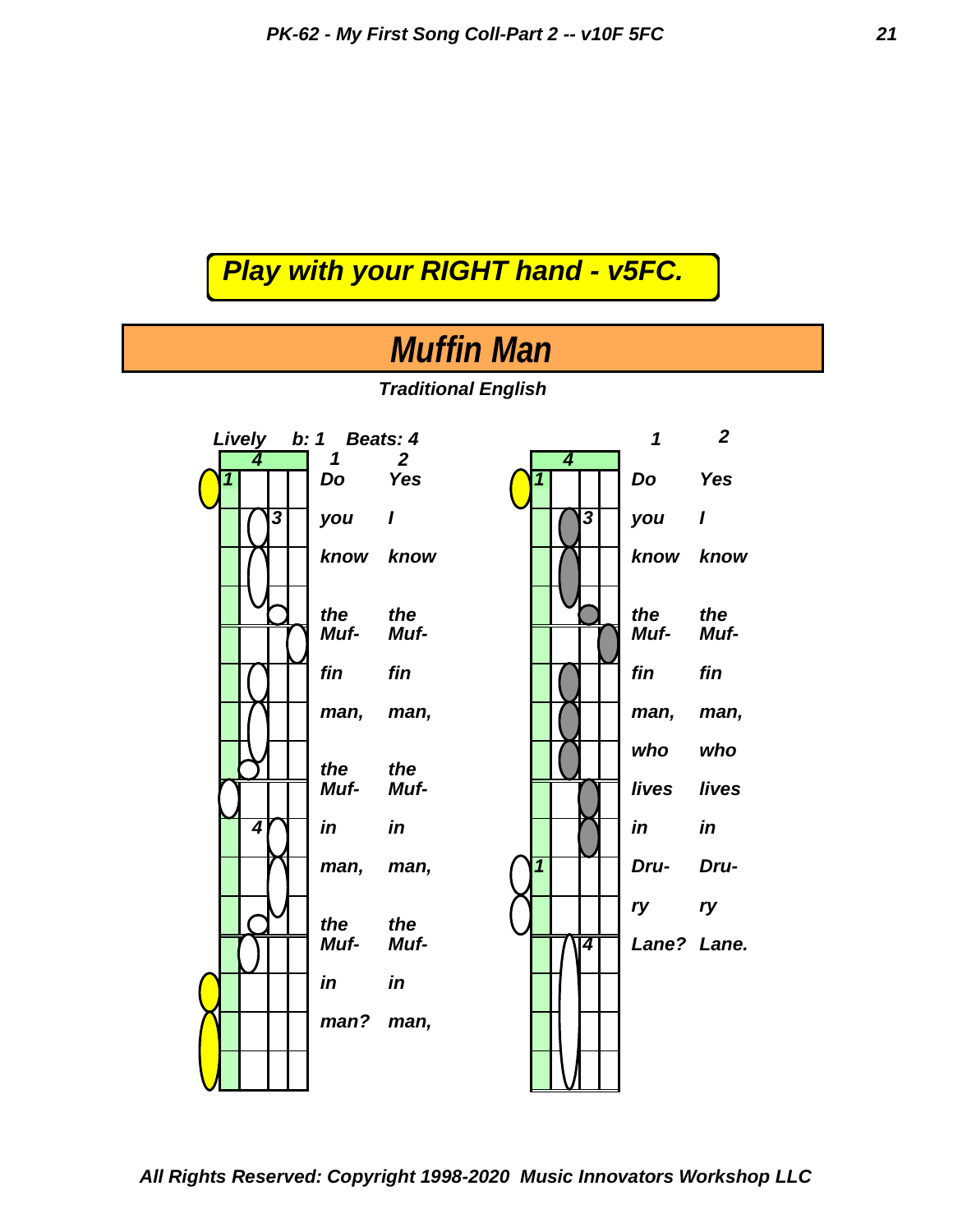# *The Farmer in the Dell*

*With spirit b: 1 Beats: 2 4 a* **1** 3 *The* **6 1** *4* **1 5** *BEAT* **17 11** *farm- BEAT* **11 17 5** *Heigh-* $\begin{array}{|c|c|c|}\n\hline\na & \text{R} & \text{er} \\
\hline\n\end{array}$ *Beat in Beat* **in** *Beat* **i i** *o*, *a* **d** 1 *the a a* 1 1 1 1 *the BEAT dell, BEAT der-* $\begin{array}{|c|c|c|c|c|} \hline a & D & F' \\ \hline \end{array}$  *ry-***Stay 11 11 Beat 1711 0**, *a The a The BEAT farm- BEAT farma* **e b** *er* **a e b a e b e e b e b e b e b e b e b e b e b e b e b e b e b e b e b e b e b e b e b e b e b e b e b Beat iii** *in Beat* **iiii** *in* **a the a i** *a**the BEAT dell, BEAT dell. Stay Stay*

*All Rights Reserved: Copyright 1998-2020 Music Innovators Workshop LLC*

#### *Singing game Traditional Tune*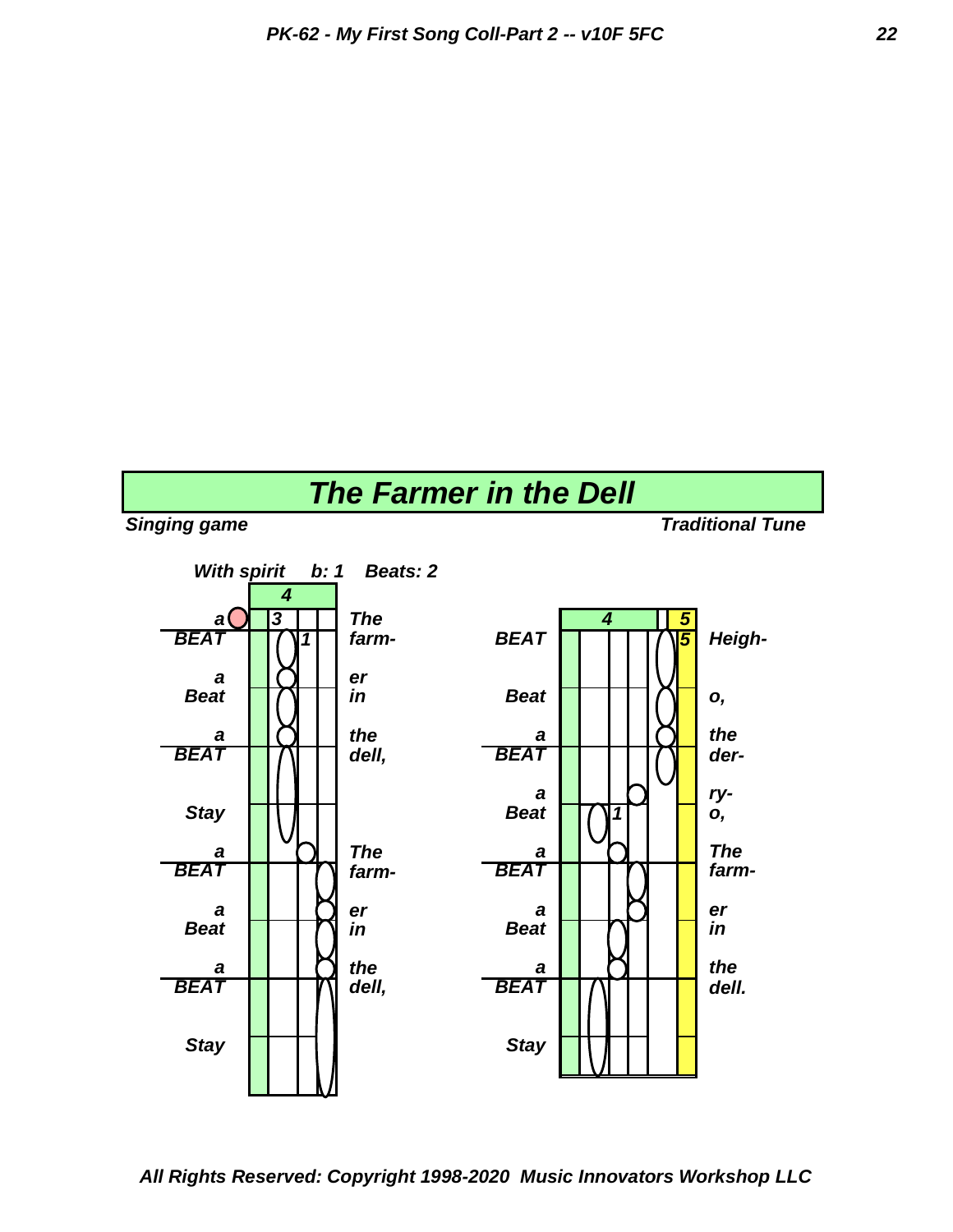

*All Rights Reserved: Copyright 1998-2020 Music Innovators Workshop LLC*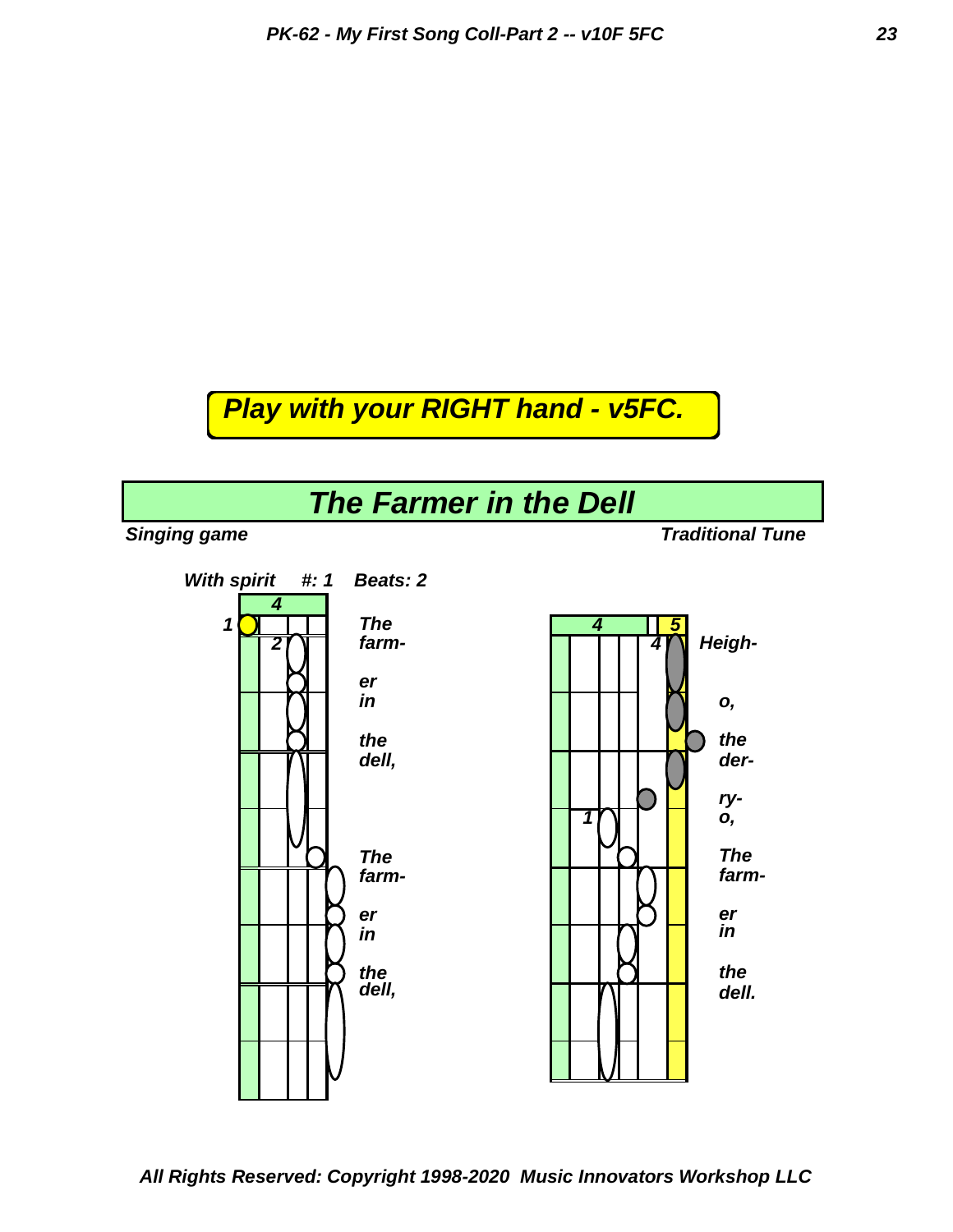

*All Rights Reserved: Copyright 1998-2020 Music Innovators Workshop LLC*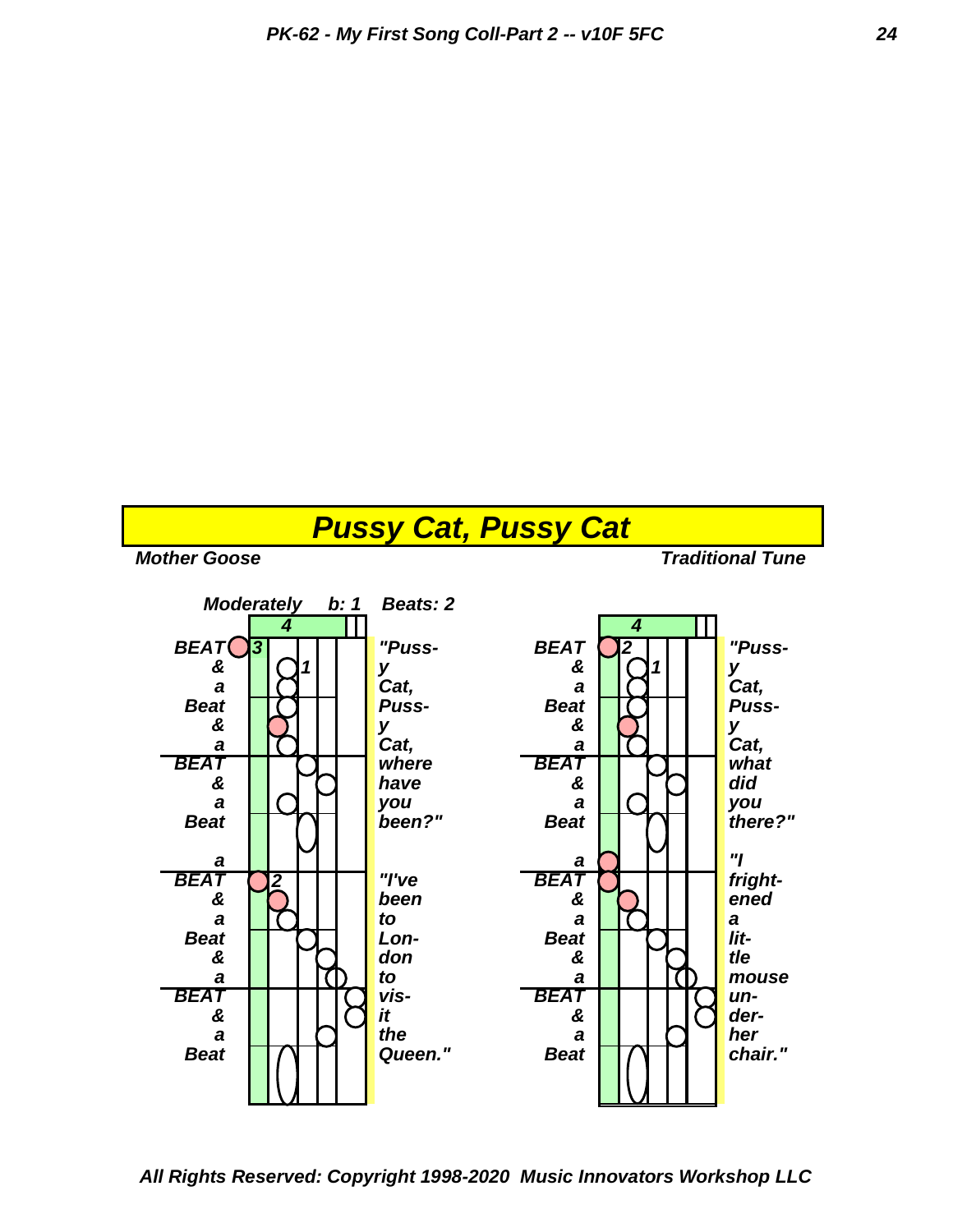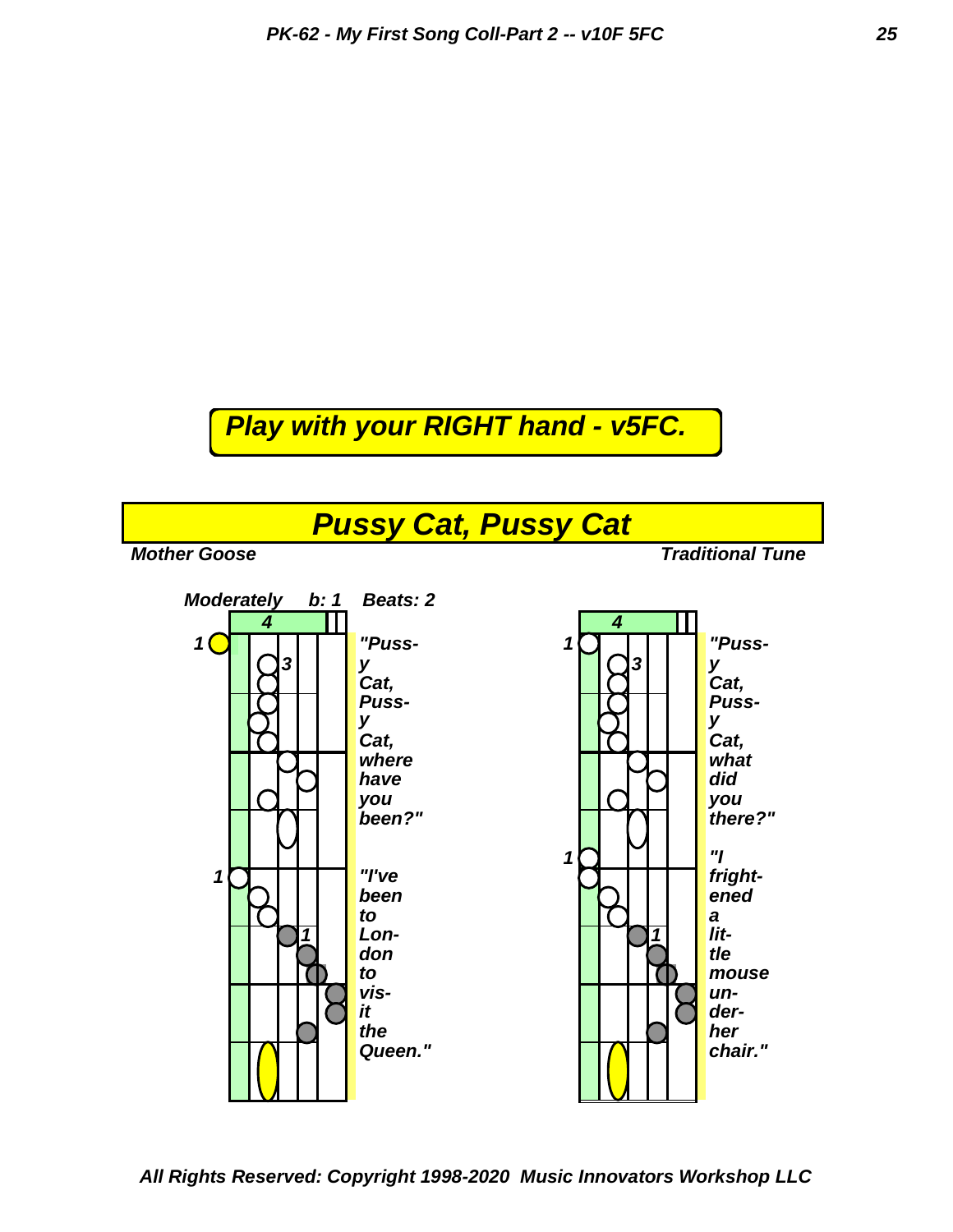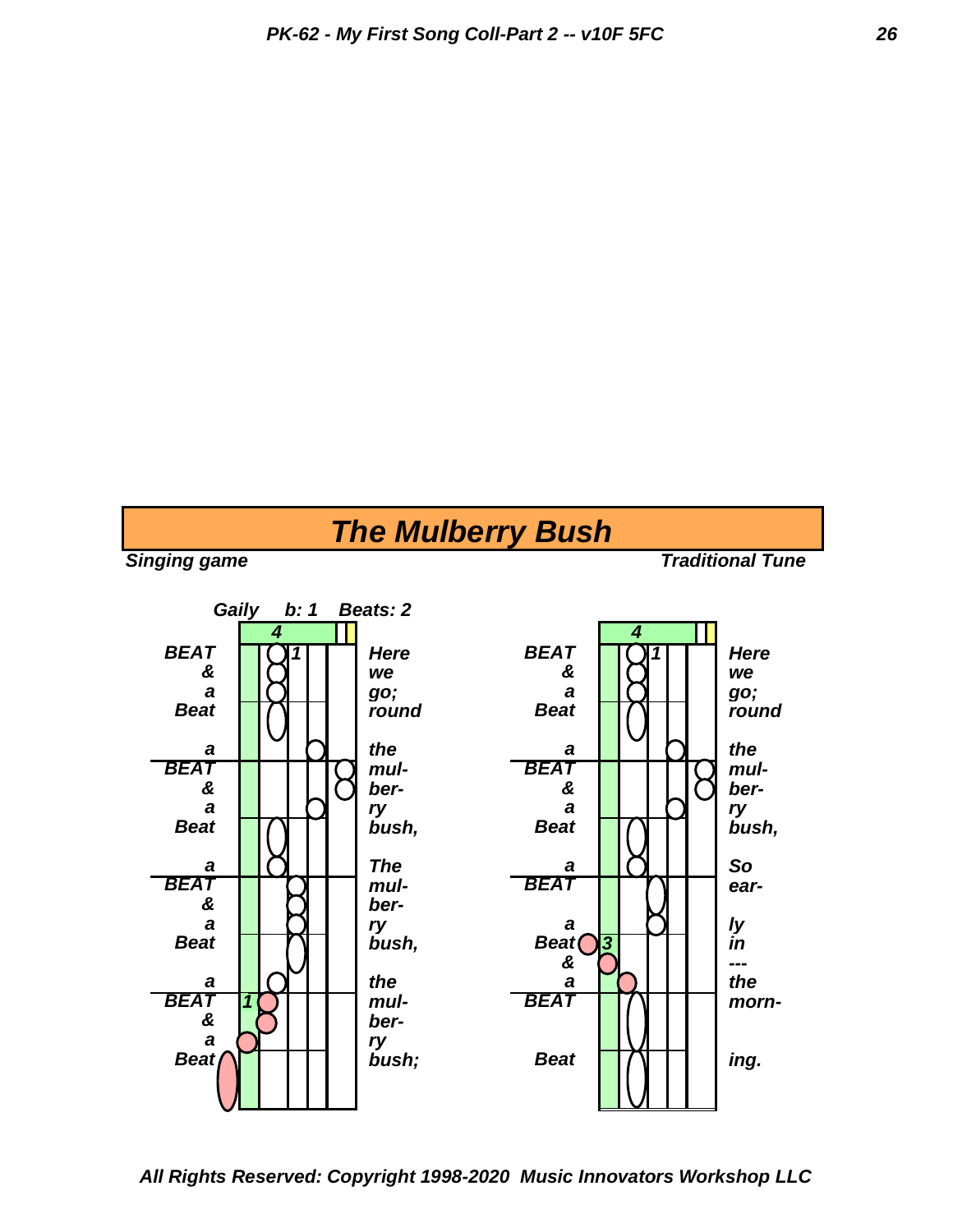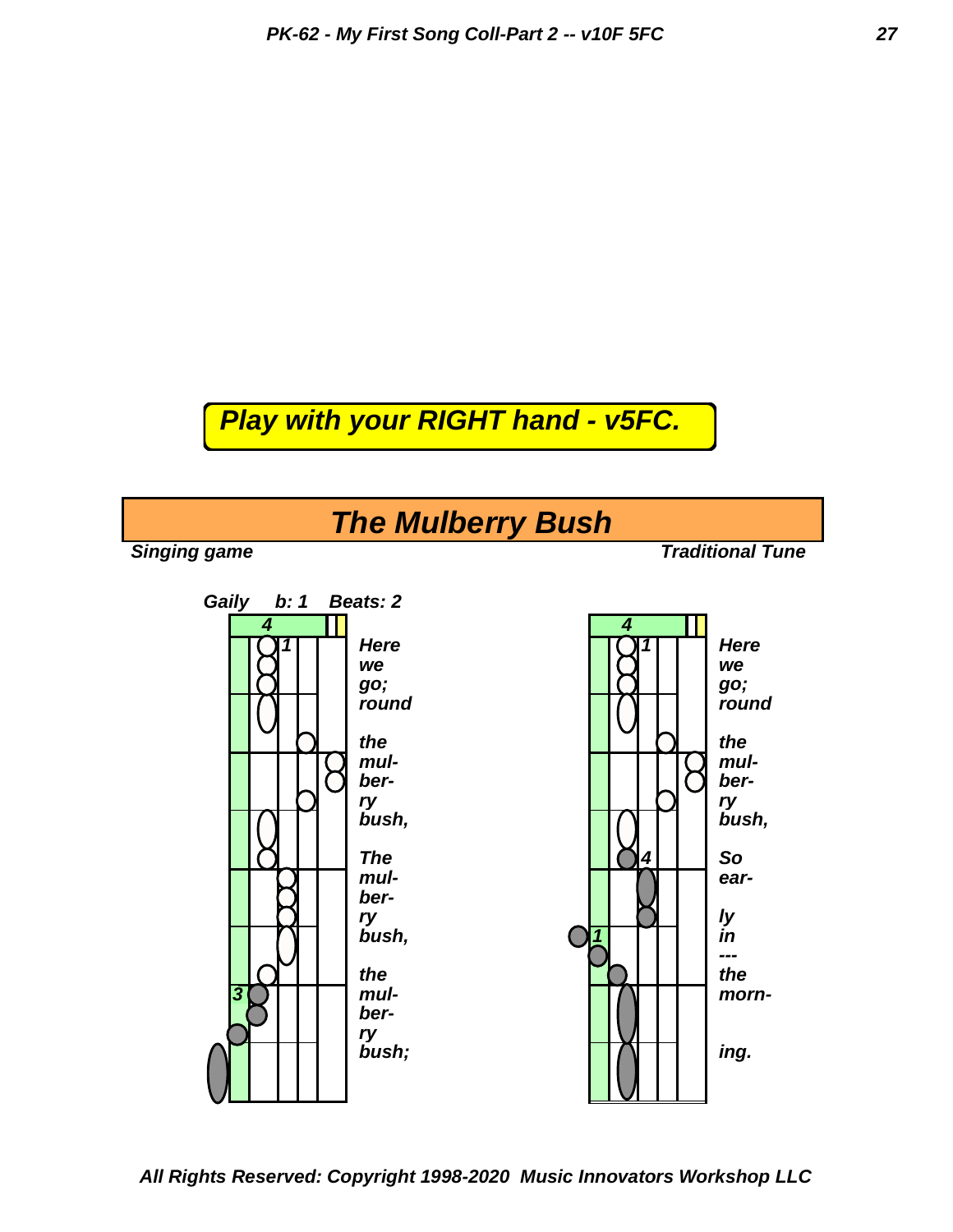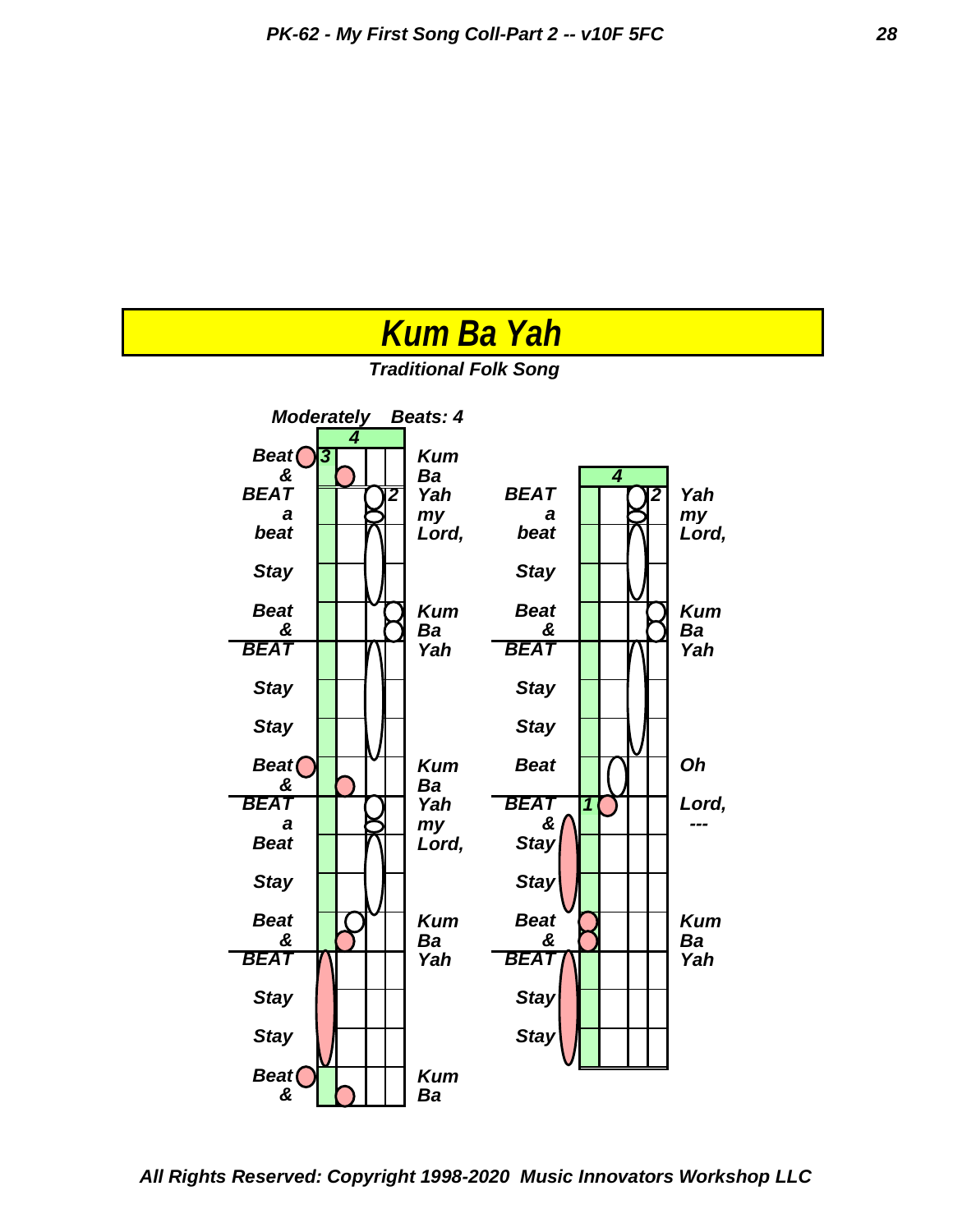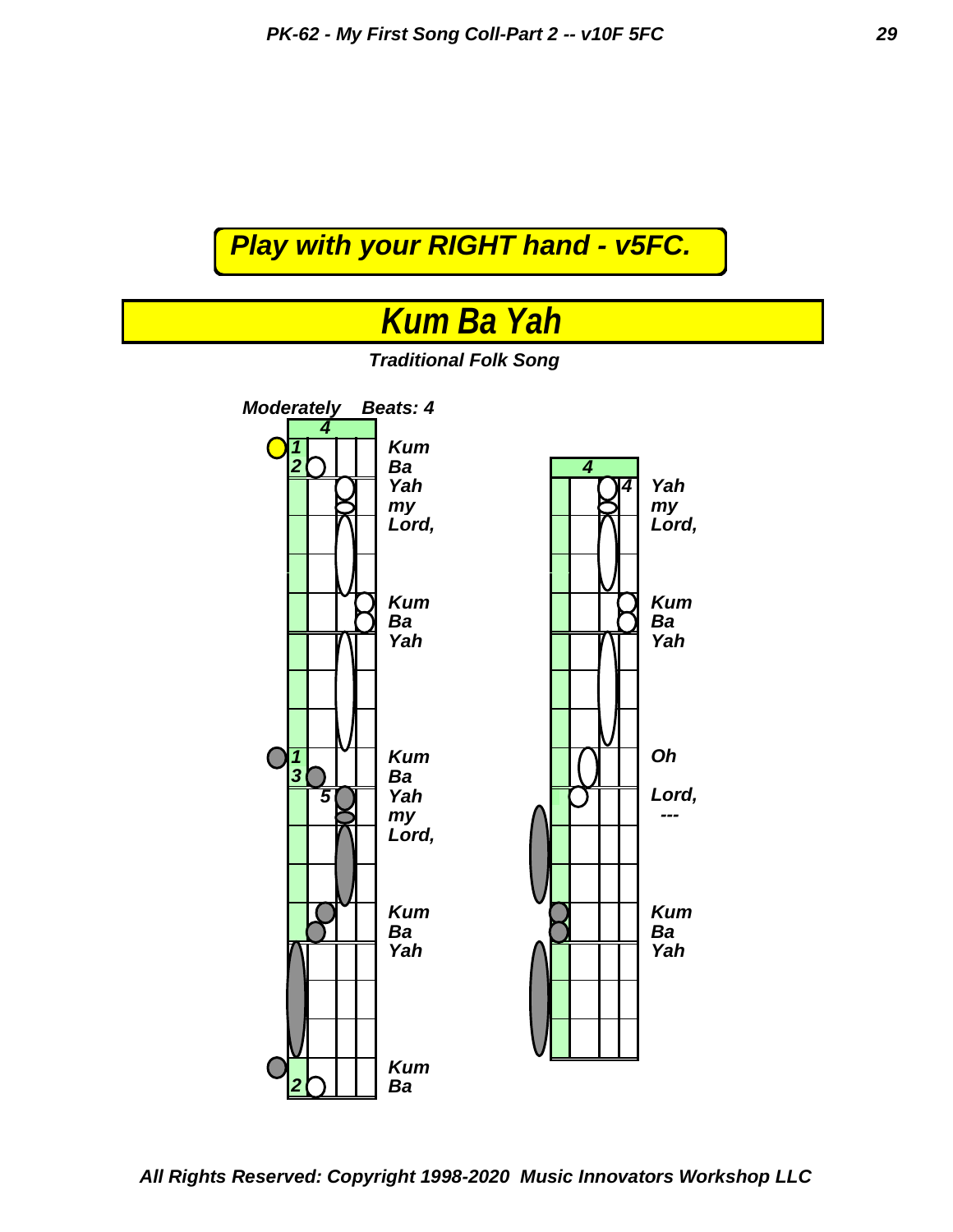#### *Unlike the other songs in this unit, your hands are NOT placed with your thumbs on E and F. In this song, you place your thumbs on G and A.*

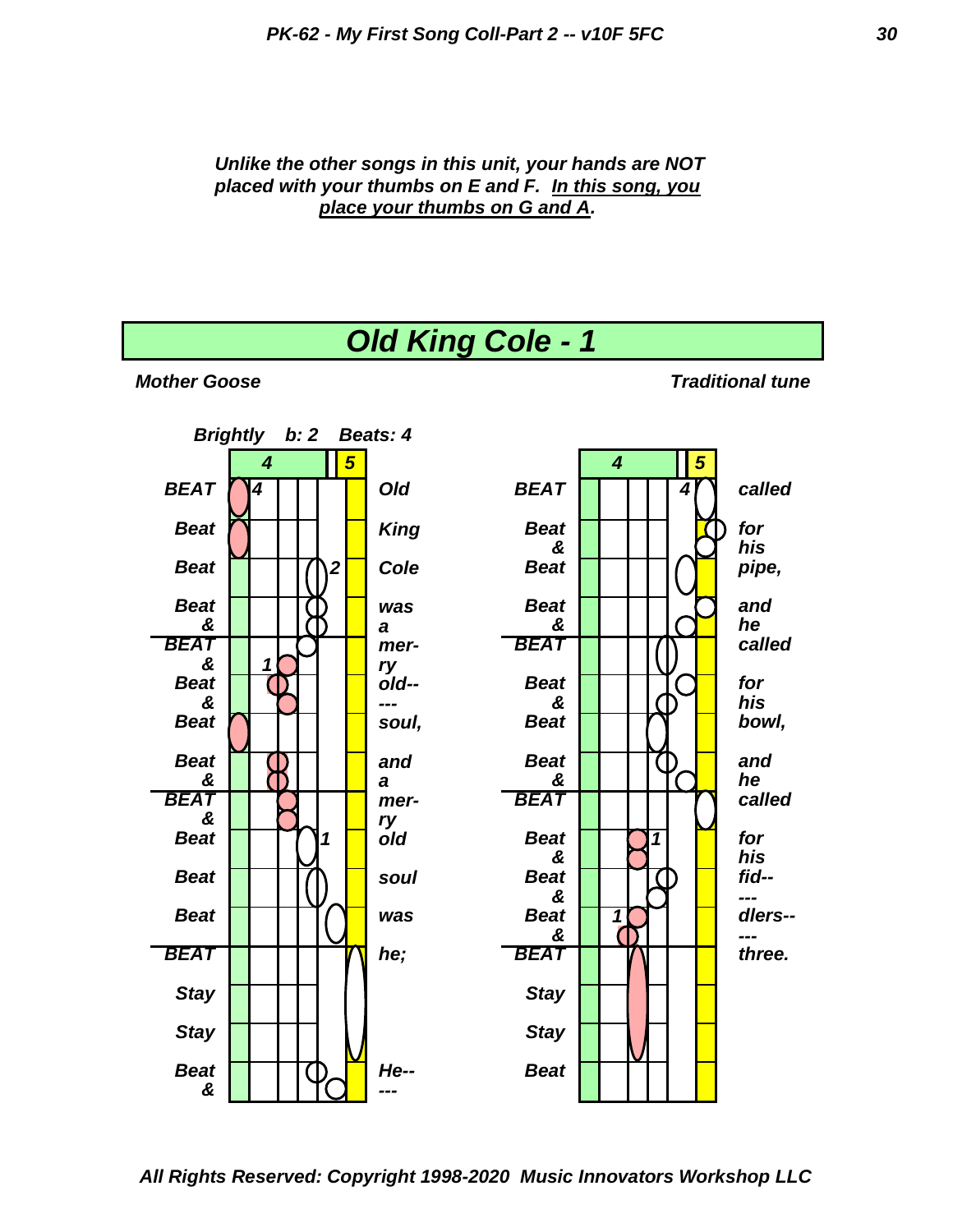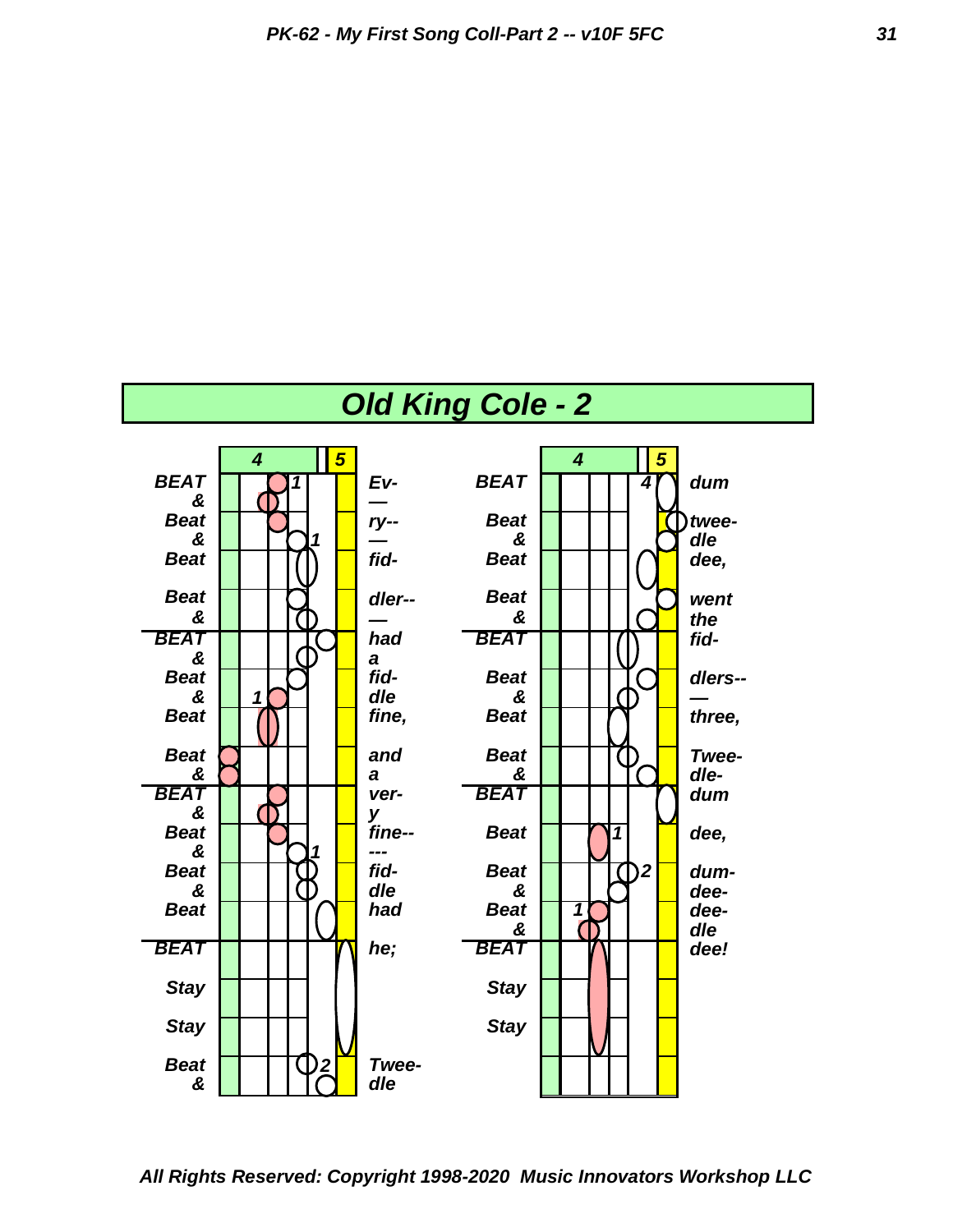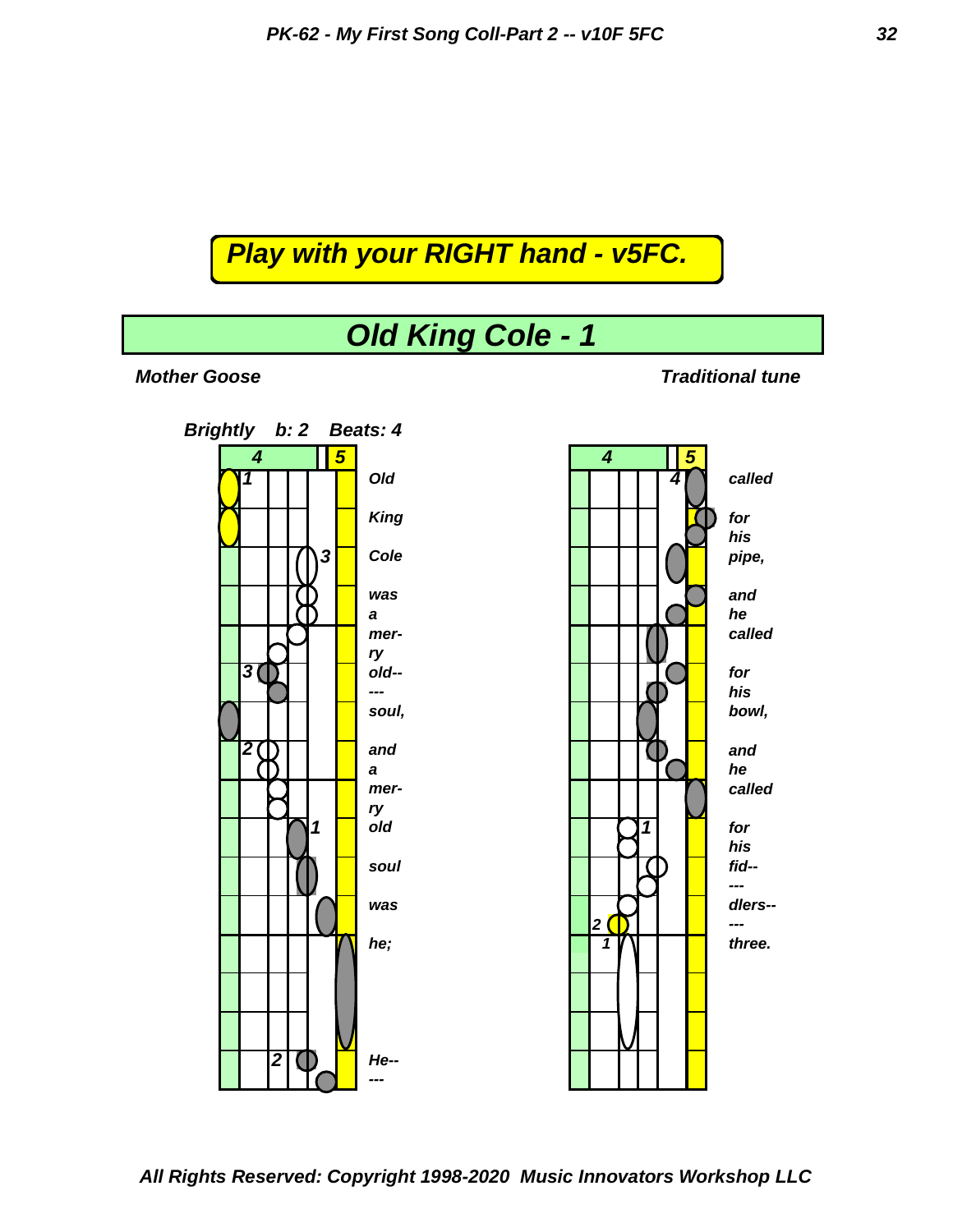